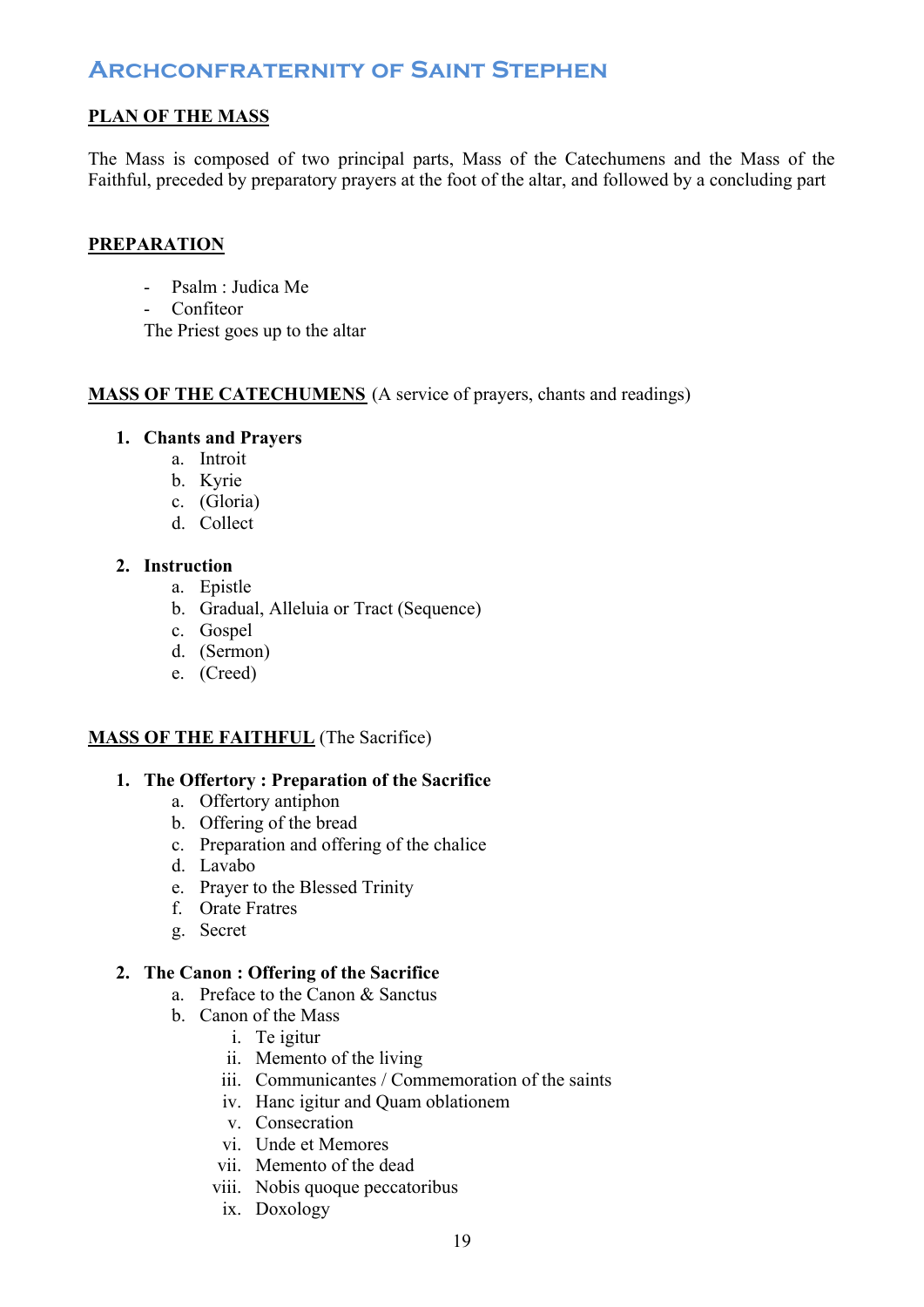### **3. The Communion : Completion of the Sacrifice by Partaking of it**

- a. Preparation
	- i. Pater
	- ii. Fraction of the host with prayers for peace
	- iii. Agnus Dei
	- iv. Preparatory Prayers
- b. Communion of priest and people
- c. Thanksgiving
	- i. Ablutions
	- ii. Communion antiphon
	- iii. Postcommunion

### **CONCLUDNG PART**

- 1. The dismissal : Ite missa est / Bendicamus Domino / Requiescant in pace
- 2. Placeat
- 3. Blessing
- 4. Last Gospel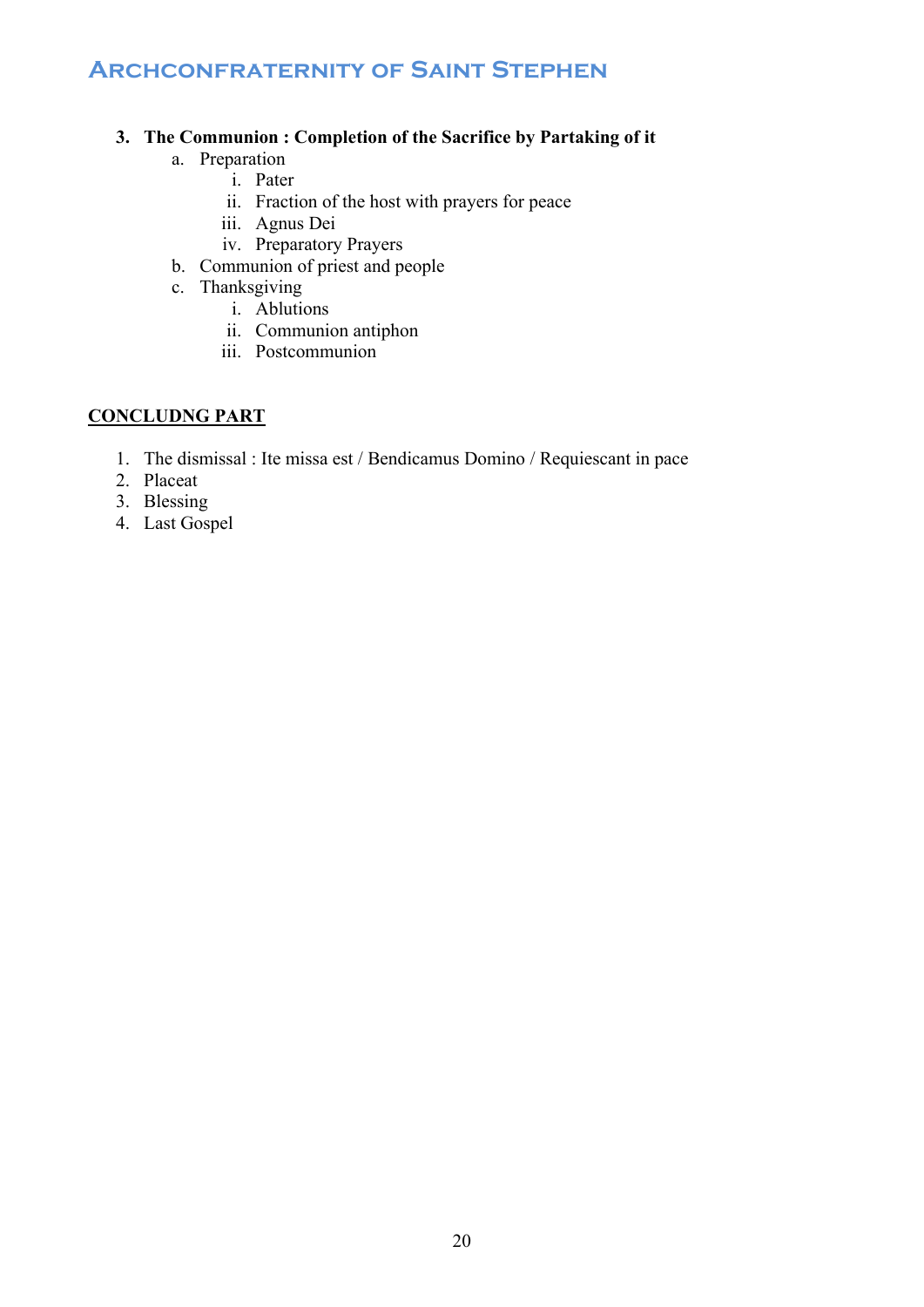### **The Ordinary of the Mass**

### **Together with the Rubrics for the use of Servers**

**On arriving at the altar where Mass is to be said, the server will receive the priest's biretta with his**  right hand. Then having genuflected with the priest, the server will put the biretta down in a **convenient place. The server will the go to his place a little to the left of the center of the altar, having genuflected in plano because he passed before the tabernacle or the crucifix, and standing, awaits the return of the priest from the altar. When the priest genuflects, the server will likewise genuflect and remain kneeling in plano.**

**The server together with the priest makes the sign of the cross, and then altarnately with the priest responds to the Antiphon and Psalm as follows :**

| Celebrant     | In nomine Patris, et Filii, et Spiritus Sancti. Amen.<br>In the name of the Father, and of the Son, and of the Holy Ghost. Amen.                                                                                                              |
|---------------|-----------------------------------------------------------------------------------------------------------------------------------------------------------------------------------------------------------------------------------------------|
|               | Introibo ad altare Dei.<br>I will go in unto the Altar of God.                                                                                                                                                                                |
| <u>Server</u> | Ad Deum qui laetificat juventutem meam.<br>To God, Who giveth joy to my youth.                                                                                                                                                                |
| Celebrant     | Judica me Deus, et discerne causam meam de gente non sancta: ab homine iniquo, et doloso erue me.<br>Judge me, O God, and distinguish my cause from the nation that is not holy: deliver me from the unjust and deceitful man.                |
| <b>Server</b> | Quia tu es Deus fortitudo mea: quare me repulisti, et quare tristis incedo, dum<br>affligit me inimicus?<br>For Thou, O God, art my strength: why hast Thou cast me off, and why do I go sorrowful whilst the enemy afflicteth me?            |
| Celebrant     | Emitte lucem tuam, et veritatem tuam: ipsa me deduxerunt, et adduxerunt in montem sanctum tuum,<br>et in tabernacula tua.<br>Send forth Thy light and Thy truth: they have led me and brought me unto Thy holy hill, and into Thy tabernacle. |
| <u>Server</u> | Et introibo ad altare Dei: ad Deum qui laetificat juventutem meam.<br>And I will go unto the Altar of God: unto God, Who giveth joy to my youth.                                                                                              |
| Celebrant     | Confitebor tibi in cithara, Deus, Deus meus: quare tristis es anima mea, et quare conturbas me?<br>I will praise Thee upon the harp, O God, my God: why art thou sad, O my soul, and why dost thou disquiet me?                               |
| <b>Server</b> | Spera in Deo, quoniam adhuc confitebor illi: salutare vultus mei, et Deus meus.<br>Hope thou in God, for I will yet praise Him: Who is the salvation of my countenance, and my God.                                                           |
|               | At the Gloria Patri a simple reverence is always made.                                                                                                                                                                                        |
| Celebrant     | Gloria Patri, et Filio, et Spiritui Sancto.<br>Glory be to the Father, and to the Son, and to the Holy Ghost.                                                                                                                                 |
| <u>Server</u> | Sicut erat in principio, et nunc, et semper: et in saecula saeculorum. Amen.<br>As it was in the beginning, is now, and ever shall be, world without end. Amen.                                                                               |
| Celebrant     | Introibo ad altare Dei.<br>I will go in unto the Altar of God.                                                                                                                                                                                |
| <b>Server</b> | Ad Deum qui laetificat juventutem meam.<br>To God, Who giveth joy to my youth.                                                                                                                                                                |
|               | The server makes the sign of the cross together with the priest when he says:                                                                                                                                                                 |
| Celebrant     | Adjutorium nostrum in nomine Domini.<br>Our help is in the Name of the Lord.                                                                                                                                                                  |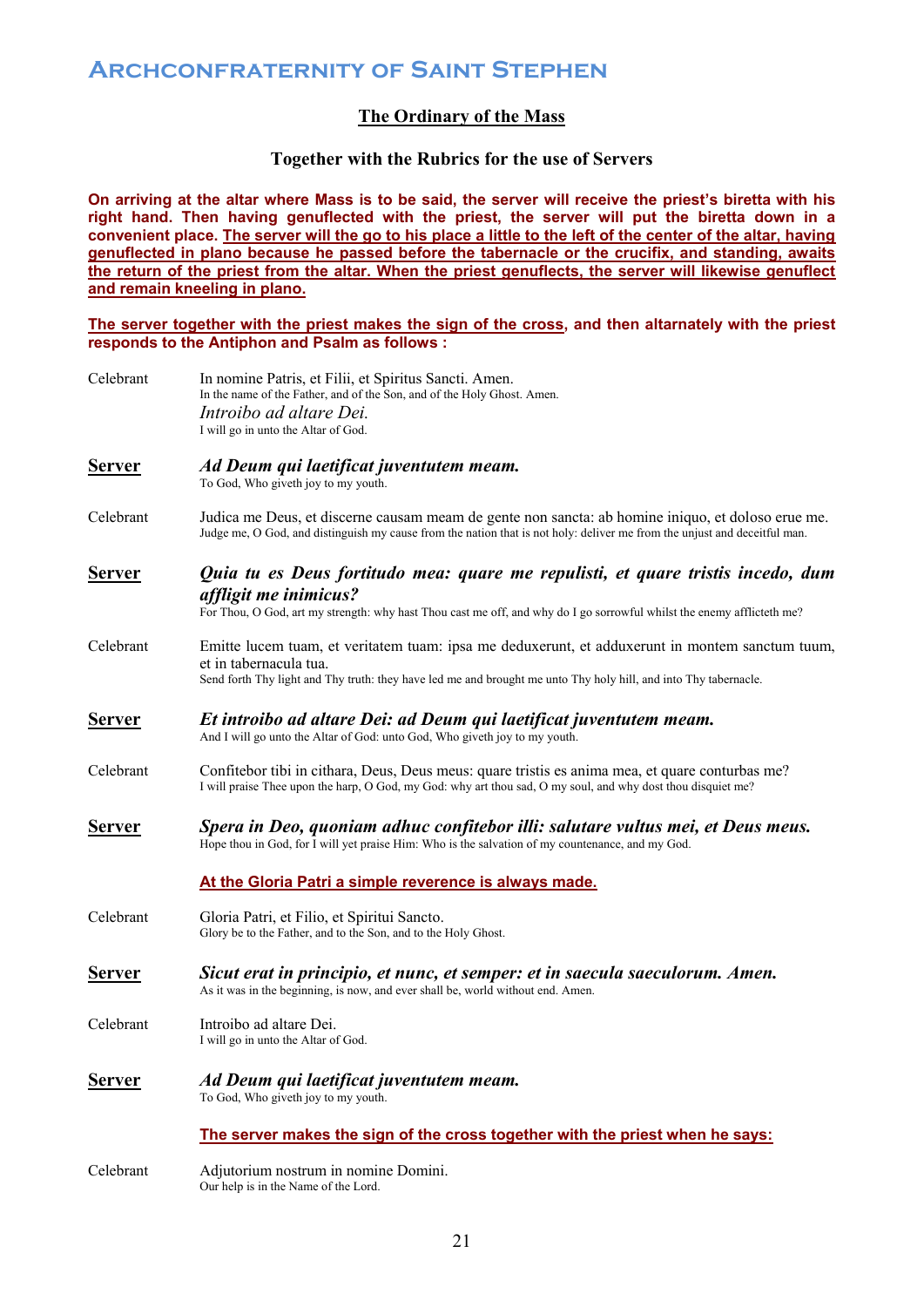| <u>Server</u> | Qui fecit coelum et terram.<br>Who hath made heaven and earth.                                                                                                                                                                                                                                                                                                                                                                                                                                                                                                                                                                                                                                                                                                                                                                                                                                                                                                                                                                                                              |  |  |
|---------------|-----------------------------------------------------------------------------------------------------------------------------------------------------------------------------------------------------------------------------------------------------------------------------------------------------------------------------------------------------------------------------------------------------------------------------------------------------------------------------------------------------------------------------------------------------------------------------------------------------------------------------------------------------------------------------------------------------------------------------------------------------------------------------------------------------------------------------------------------------------------------------------------------------------------------------------------------------------------------------------------------------------------------------------------------------------------------------|--|--|
| Celebrant     | Confiteor Deo omnipotenti, beatae Mariae semper Virgini, Beato Michaeli Archangelo, beato Joanni<br>Baptistae, sanctis Apostolis Petro et Paulo, omnibus sanctis, et vos fratres; quia peccavi nimis<br>cogitatione, verbo et opere mea culpa, mea culpa, mea maxima culpa. Ideo precor beatam Mariam<br>semper Virginem, beatum Michaelem Archangelum, beatum Joannem Baptistam, sanctos Apostolos<br>Petrum et Paulum, omnes sanctos, et vos fratres, orare pro me ad Dominum Deum nostrum.<br>I confess to Almighty God, to blessed Mary every Virgin, to blessed Michael the Archangel, to blessed John the Baptist, to the<br>holy Apostles Peter and Paul, to all the saints, and to you, my brethren, that I have sinned exceedingly, in thought, word and<br>deed: through my fault, through my fault, through my most grievous fault. Therefore, I beseech blessed Mary ever Virgin,<br>blessed Michael the Archangel, blessed John the Baptist, the holy Apostles Peter and Paul, and all the saints, and you my<br>brethren, to pray to the Lord our God for me. |  |  |
|               | Bowing and turning slightly towards the priest the server says:                                                                                                                                                                                                                                                                                                                                                                                                                                                                                                                                                                                                                                                                                                                                                                                                                                                                                                                                                                                                             |  |  |
| <b>Server</b> | Misereatur tui omnipotens Deus, et dimisis peccatis tuis, perducat te ad vitam<br><i>aeternam.</i><br>May Almighty God have mercy upon you, forgive you your sins, and bring you to life everlasting.                                                                                                                                                                                                                                                                                                                                                                                                                                                                                                                                                                                                                                                                                                                                                                                                                                                                       |  |  |
| Celebrant     | Amen.                                                                                                                                                                                                                                                                                                                                                                                                                                                                                                                                                                                                                                                                                                                                                                                                                                                                                                                                                                                                                                                                       |  |  |
|               | Then making a moderate reverence the server says in a clear voice:                                                                                                                                                                                                                                                                                                                                                                                                                                                                                                                                                                                                                                                                                                                                                                                                                                                                                                                                                                                                          |  |  |
| <u>Server</u> | Confiteor Deo omnipotenti, beatae Mariae semper Virgini, Beato Michaeli<br>Archangelo, beato Joanni Baptistae, sanctis Apostolis Petro et Paulo, omnibus<br>sanctis,<br>I confess to Almighty God, to blessed Mary every Virgin, to blessed Michael the Archangel, to blessed John the Baptist, to the<br>holy Apostles Peter and Paul, to all the saints,                                                                                                                                                                                                                                                                                                                                                                                                                                                                                                                                                                                                                                                                                                                  |  |  |
|               | <b>Turning slightly to the priest:</b>                                                                                                                                                                                                                                                                                                                                                                                                                                                                                                                                                                                                                                                                                                                                                                                                                                                                                                                                                                                                                                      |  |  |
|               | et tibi pater;<br>and to you, Father,                                                                                                                                                                                                                                                                                                                                                                                                                                                                                                                                                                                                                                                                                                                                                                                                                                                                                                                                                                                                                                       |  |  |
|               | The Server then resumes his original orientation:                                                                                                                                                                                                                                                                                                                                                                                                                                                                                                                                                                                                                                                                                                                                                                                                                                                                                                                                                                                                                           |  |  |
|               | quia peccavi nimis cogitatione, verbo et opere:<br>that I have sinned exceedingly, in thought, word and deed:                                                                                                                                                                                                                                                                                                                                                                                                                                                                                                                                                                                                                                                                                                                                                                                                                                                                                                                                                               |  |  |
|               | The Server strikes his breast thrice with his right hand as he says:                                                                                                                                                                                                                                                                                                                                                                                                                                                                                                                                                                                                                                                                                                                                                                                                                                                                                                                                                                                                        |  |  |

*mea culpa, mea culpa, mea maxima culpa.* through my fault, through my fault, through my most grievous fault.

*Ideo precor beatam Mariam semper Virginem, beatum Michaelem Archangelum, beatum Joannem Baptistam, sanctos Apostolos Petrum et Paulum, omnes sanctos,*  Therefore, I beseech blessed Mary ever Virgin, blessed Michael the Archangel, blessed John the Baptist, the holy Apostles Peter and Paul, and all the saints,

### **Turning slightly to the priest:**

*et te pater,*  and you Father,

**The Server then resumes his original orientation:**

### *orare pro me ad Dominum Deum nostrum.*

to pray to the Lord our God for me.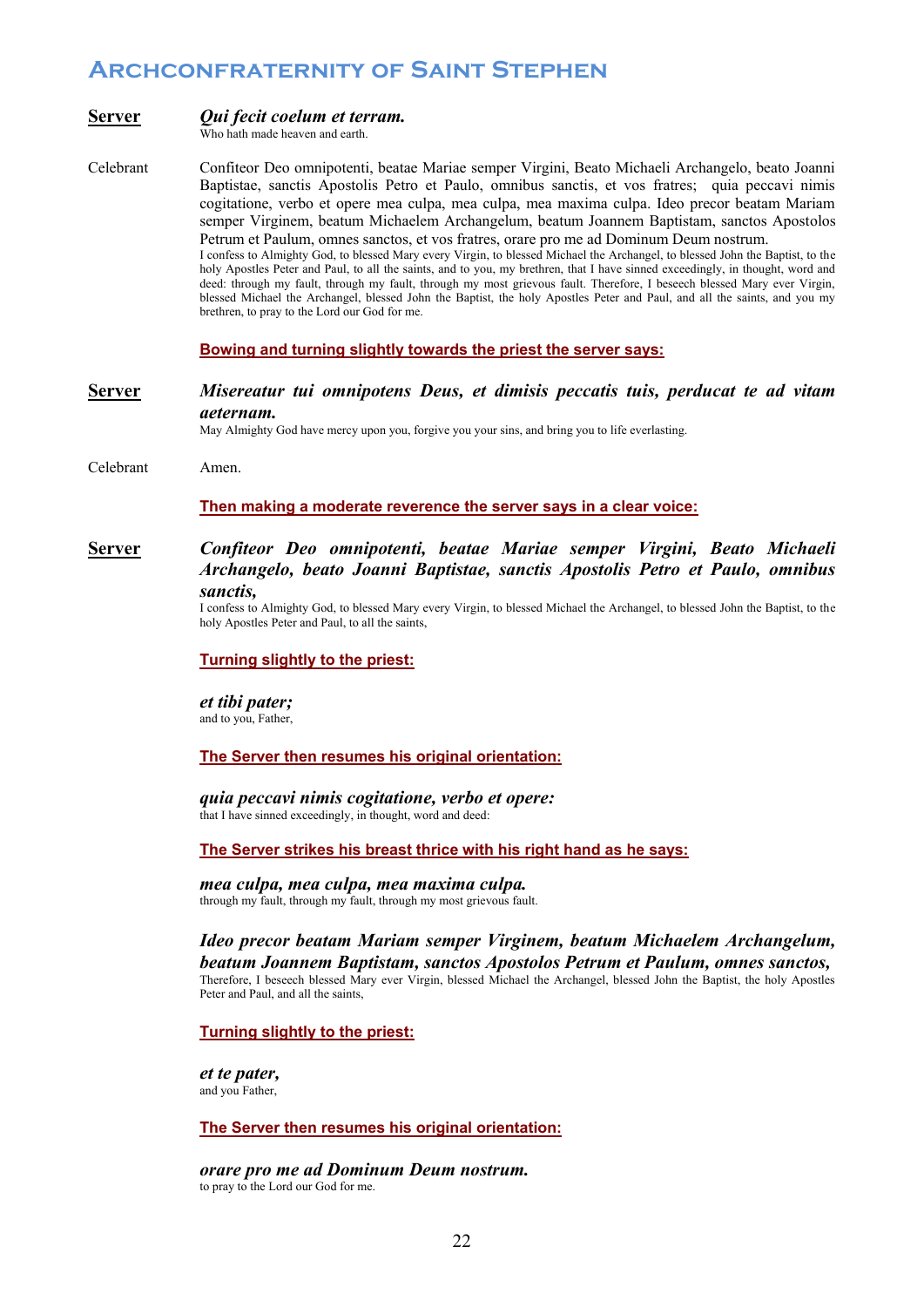|               | The server remains inclined while the priest says:                                                                                                                                                                                                                                                                         |
|---------------|----------------------------------------------------------------------------------------------------------------------------------------------------------------------------------------------------------------------------------------------------------------------------------------------------------------------------|
| Celebrant     | Miseriatur vestry omnipotens Deus, et dimissis peccatis vestries, perducat vos ad vitam aeternam.<br>May Almighty God have mercy upon you, forgive you your sins, and bring you to life everlasting.                                                                                                                       |
| <u>Server</u> | Amen.                                                                                                                                                                                                                                                                                                                      |
|               | Then kneeling erect, he signs himself with the sign of the cross as the celebrant says:                                                                                                                                                                                                                                    |
| Celebrant     | Indulgentiam, absolutionem et remissionem peccatorum nostrorum, tribuat nobis omnipotens et<br>misericors Dominus.<br>May the Almighty and merciful God grant us pardon, absolution, and remission of our sins.                                                                                                            |
| <b>Server</b> | Amen.                                                                                                                                                                                                                                                                                                                      |
|               | Inclining slightly, the server responds alternately with the priest as follows:                                                                                                                                                                                                                                            |
| Celebrant     | Deus tu conversus vivificabis nos.<br>Thou wilt turn, O God, and bring us to life.                                                                                                                                                                                                                                         |
| <u>Server</u> | Et plebs tua laetabitur in te.<br>And Thy people shall rejoice in Thee.                                                                                                                                                                                                                                                    |
| Celebrant     | Ostende nobis, Domine misericordiam tuam.<br>Show us, O Lord, Thy mercy.                                                                                                                                                                                                                                                   |
| <u>Server</u> | Et salutare tuum da nobis.<br>And grant us Thy salvation.                                                                                                                                                                                                                                                                  |
| Celebrant     | Domine exaudi orationem meam.<br>O Lord, hear my prayer.                                                                                                                                                                                                                                                                   |
| <u>Server</u> | Et clamor meus ad te veniat.<br>And let my cry come unto Thee.                                                                                                                                                                                                                                                             |
| Celebrant     | Dominus vobiscum.<br>The Lord be with you.                                                                                                                                                                                                                                                                                 |
| <b>Server</b> | Et cum spiritu tuo.<br>And with thy spirit.                                                                                                                                                                                                                                                                                |
|               | Kneeling erect, the server slightly raises the priest's alb as he ascends the steps, then<br>rising, and turning to the left, kneels on the lowest step on the Gospel side.                                                                                                                                                |
|               | After the prayers at the foot of the altar, the celebrant goes up to the altar.                                                                                                                                                                                                                                            |
|               |                                                                                                                                                                                                                                                                                                                            |
| Celebrant     | Oremus.<br>Let us pray.                                                                                                                                                                                                                                                                                                    |
|               | Aufer a nobis, quaesumus, Domine, iniquitates nostras: ut ad sancta sanctorum puris mereamur<br>mentibus introire. Per Christum Dominum nostrum. Amen.<br>Take away from us our iniquities, we beseech Thee, O Lord, that with pure minds we may worthily enter into the holy of<br>holies. Through Chirst our Lord. Amen. |
|               | The celebrant kisses the altar in the middle at the place where relics are enclosed.                                                                                                                                                                                                                                       |

Oramus te, Domine, per merita sanctorum tuorum, quorum reliquiae hic sunt, et omnium sanctorum: ut indulgere digneris omnia peccata mea. Amen. We beseech Thee, O Lord, by the merits of Thy saints, whose relics are here, and of all the saints, that Thou wouldst vouchsafe

to forgive me all my sins. Amen.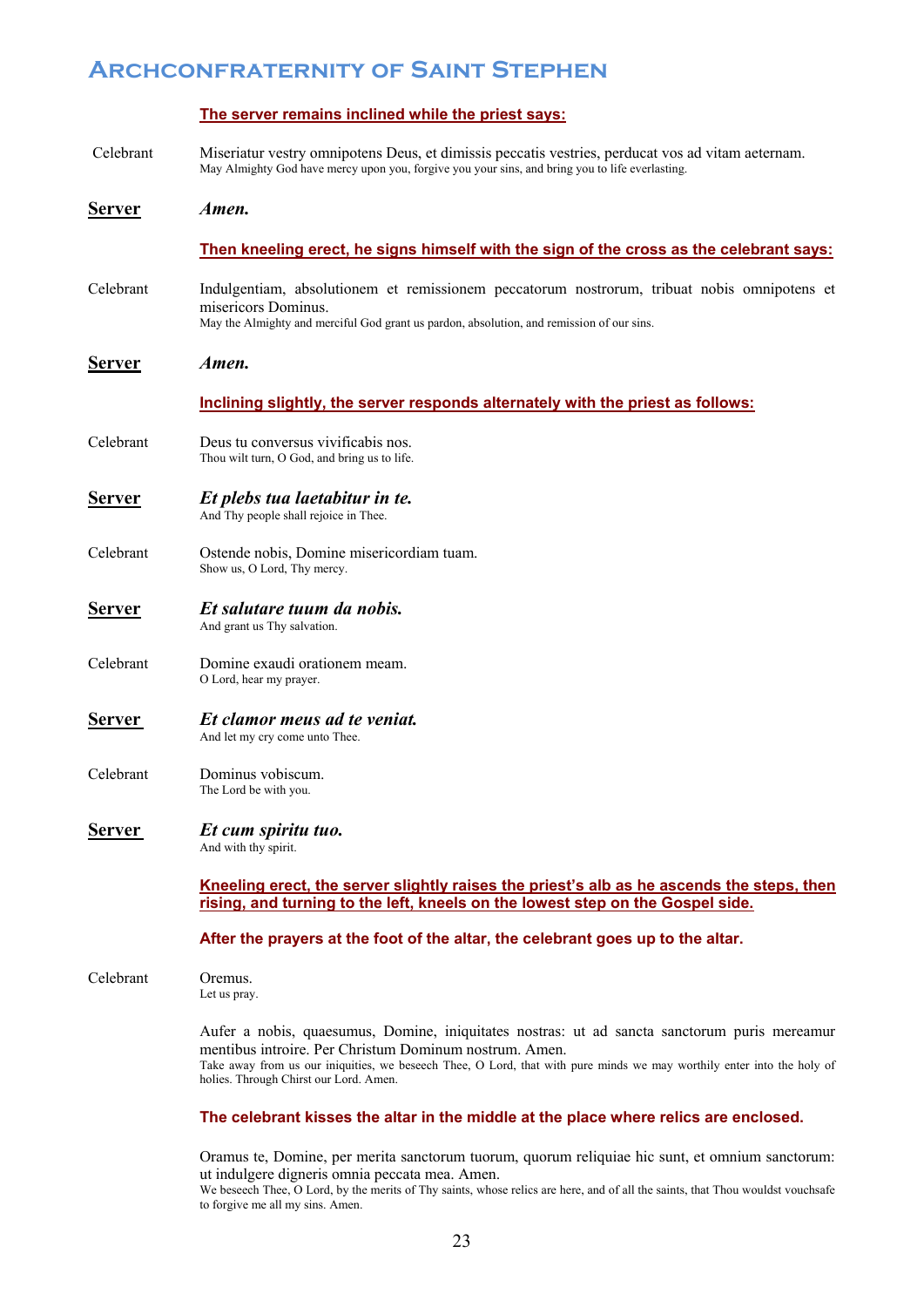### **INTROIT**

**(At High Mass the altar is incensed.)**

**See Proper of Mass for the day. At the Introit, the server makes the sign of the cross with the priest. (In Masses during the Ember days and on the Wednesday in the fourth week in Lent and Wednesday in Holy Week, when the priest says, "Flectamus genua," the server answers Levate, and Deo gratias after each lection except after the fifth on the Ember Saturday. The server does not rise to transfer the Missal until the end of the Epistle, which follows the prayers after the Dominus vobiscum.)**

### **KYRIE**

**The priest returns to middle of altar and says the Kyrie, server responding alternately:**

- Celebrant Kyrie eleison. Lord have mercy on us.
- **Server** *Kyrie eleison.* Lord, have mercy on us.
- Celebrant Kyrie eleison. Lord have mercy on us.
- **Server** *Christe eleison.* Christ have mercy on us.
- Celebrant Christe eleison. Christ have mercy on us.

### **Server** *Christe eleison.*

Christ have mercy on us.

Celebrant Kyrie eleison. Lord have mercy on us.

### **Server** *Kyrie eleison.* Lord have mercy on us.

Celebrant Kyrie eleison. Lord have mercy on us.

### **GLORIA Then, if it is to be said, follows the Gloria in excelsis Deo.**

Celebrant Gloria in excelsis Deo. Et in terra pax hominibus, bonae voluntatis. Laudamus te. Benedicimus te. Adoramus te. Glorificamus te. Gratias agimus tibi propter magnam gloriam tuam. Domine Deus Rex coelestis, Deus Pater omnipotens. Domine Filii unigenite Jesu Christe. Domine Deus, Agnus Dei, Filius Patris, Qui tollis peccata mundi, miserere nobis. Qui tollis peccata mundi, suscipe deprecationem nostram. Qui sedes ad dexteram Patris, Miserere nobis. Quoniam tu solus sanctus. Tu solus Dominus. Tu solus altissimus, Jesu Christe. Cum Sancto Spiritu, in Gloria Dei Patris. Amen. Glory to God in the highest. And on earth peace to men of good will. We praise Thee. We bless Thee. We adore Thee. We glorify Thee. We give Thee thanks for Thy great glory. O Lord God, heavenly King, God the Father almightly. O Lord, the only-begotten Son, Jesus Christ. O Lord God, Lamb of God, Son of the Father. Thou who takest away the sins of the world, have mercy upon us. Thou who takest away the sins of the world, receive our prayers. Thou who sittest at the right hand of the Father, have mercy upon us. For Thou only art holy. Thou only art the Lord. Thou only, Jesus Christ, art most high. With the Holy Ghost, in the glory of God the Father. Amen.

### **COLLECT**

Celebrant Dominus vobiscum. The Lord be with you.

### **Server** *Et cum spiritu tuo.* And with thy spirit.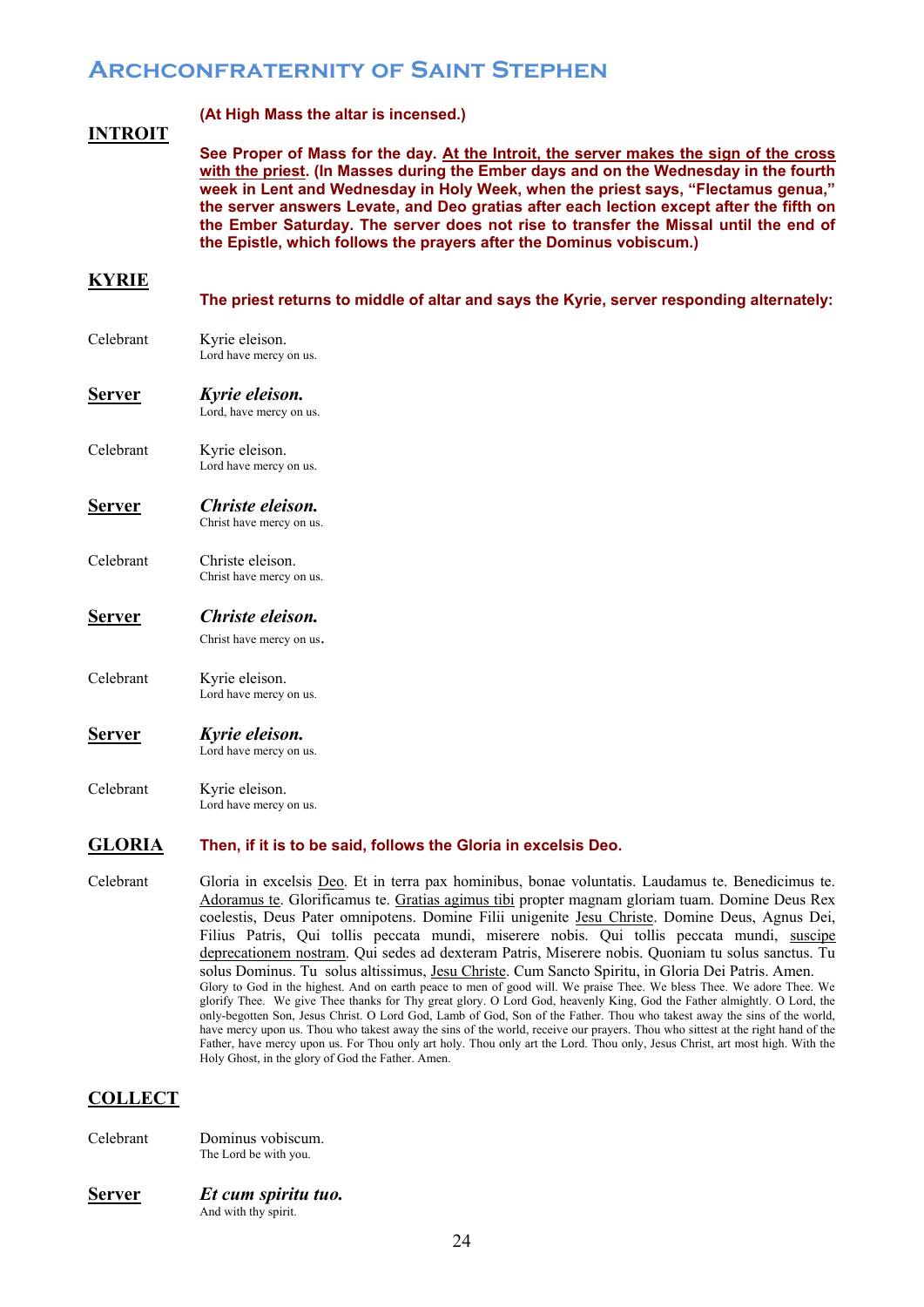### **Then follows the Collects; at the close of the first and last of them the priest says:**

Celebrant Per omnia saecula saeculorum. World without end.

**Server** *Amen.* Amen.

### **EPISTLE**

Celebrant Lectio Epistolae beati (Pauli, Petri….) Apostoli – ad (Romanos, Corinthians..) Lesson from the Epistle of the blessed Apostle Paul, to (the Romans, Corinthians..)

> **The priest then reads the Epistle, at the close of which he turns his head towards the server, or he may place his left hand on the altar. The server responds:**

**Server** *Deo gratias.* Thanks be to God.

### **GRADUAL, ALLELUIA or TRACT**

**Then rising, the server crosses to the Epistle side genuflecting before the altar, he takes his stand a little behind and to the right of the priest, while the priest reads the Gradual, Tract or Sequence. (At high Mass incense is now imposed for the incensing of the Missal before the reading of the Gospel.)**

**When the priest goes to the middle of the altar, the server takes the Missal stand and open Missal from the Epistle to the Gospel side of the altar, genuflecting as usual in plano.**

### **The priest, bowing down before the tabernacle prays :**

Celebrant Munda cor meum ac labia mea, omnipotens Deus, qui labia Isaiae prophetae calculomundasti ignito: ita me tua grata miseratione dignare mundare, ut sanctum Evangelium tuum digne valeam nuntiare. Per Christum Dominum nostrum. Amen.

Cleanse my heart and my lips, almightly God, who didst cleanse the lips of the prophet Isaias with a burning coal; vouchsafe through Thy gracious mercy so to cleanse me that I may worthily proclaim Thy holy Gospel. Through Chirst our Lord. Amen.

### **Having placed the Missal stand obliquely on the altar, the server, turning to his left to descend and then to his right, remains at the side of the altar and responds as follows :**

**(At high Mass the MC (Master of Ceremonies) places the Missal on the altar and descends the steps to the Thurifer.)** 

### **GOSPEL**

- Celebrant Dominus vobiscum. The Lord be with you.
- **Server** *Et cum spiritu tuo.* And with thy spirit.
- Celebrant Sequentia sancti Evangelii secundum N. The continuation of the holy Gospel according to N.

**Together with the priest the server makes the triple sign of the cross, on the forehead, lips and breast, and then responds:** 

**Server** *Gloria tibi, Domine.* Glory be to Thee, O Lord.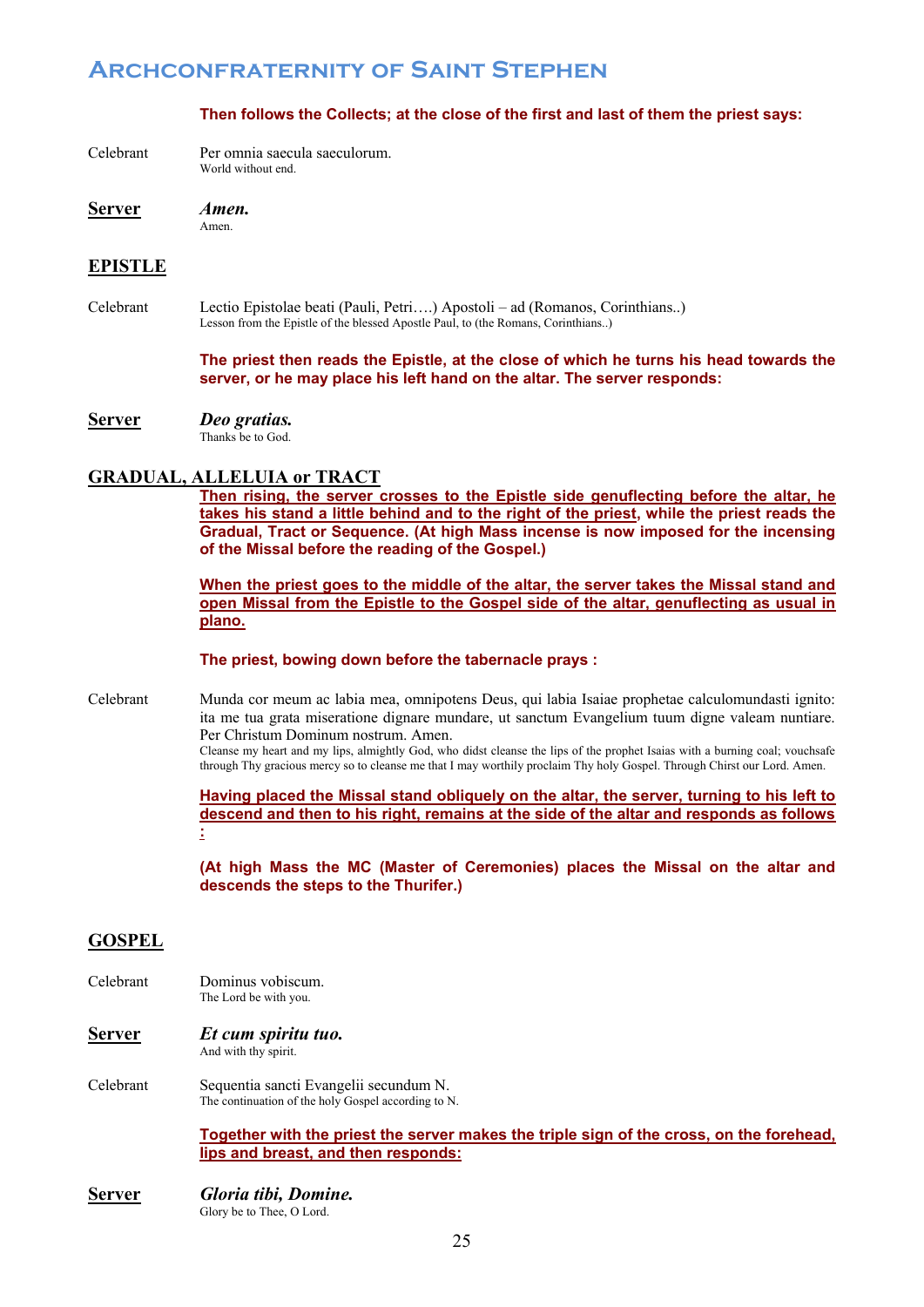**(Incensing of the Missal then takes place if it is a sung Mass.) Having made a reverence, usually at the name of Jesus, the server returns to his place on the Epistle side, genuflecting as he goes there. He stand with a slight orientation towards the priest. At the conclusion of the Gospel the server responds:**

**Server** *Laus tibi, Christi.*

Praise be to Thee, O Chirst.

**The server at once kneels down on the lowest step. If the Credo is said, the server while kneeling makes a moderate reverence when the priest genuflects at the words,** *et homo factus est***, and at the end crosses himself together with the priest.**

## **CREED**

Celebrant Credo in unum Deum, Patrem omnipotentem, factorum coeli et terrae, visibilium omnium, et invisibilium.

> Et in unum Dominum Jesum Christum, Filium Die unigenitum. Et ex Patre natum ante omnia saecula. Deum de Deo, lumen de lumine, Deum verum de Deo vero. Genitum, non factum, consubstantialem Patri: per quem omnia facta sunt. Qui propter nos hominess, et propter nostram salutem descendit de coelis (Here all kneel). Et incarnatus est de Spiritu Sancto ex Maria Virgine: Et homo factus est. Crucifixus etiam pro nobis: sub Pontio Pilato passus, et sepultus est. Et resurrexit tertia die, secundum Scripturas. Et ascendit in coelum: sedet ad dexteram Patris. Et iterum venturus est cum Gloria judicare vivos, et mortuos: cujus regni non erit finis.

> Et in Spiritum Sanctum, Dominum et vivificantem: qui ex Patre, Filioque procedit. Qui cum Patre, et Filio simul adoratur, et conglorificatur: qui locutus est per Prophetas.

> Et unam sanctam catholicam et apostolicam Ecclesiam. Confiteor unum baptisma in remissionem peccatorum. Et exspecto resurrectionem mortuorum. Et vitam venturi saeculi. Amen.

> I believe in one God, the Father almighty, maker of heaven and earth, and of all things visible and invisible. And in one Lord Jesus Christ, the only-begotten Son of God. Born of the Father before all ages. God of God, Light of Light, true God of true God. Begotten, not made, being of one substance with the Father: by whom all things were made. Who for us men and for our salvation came down from heaven (Here all kneel). AND WAS INCARNATE BY THE HOLY GHOST OF THE VIRGIN MARY: AND WAS MADE MAN. He was crucified also for us: suffered under Pontius Pilate, and was buried. And the third day He rose again according to the Scriptures. And He ascended into heaven: He sitteth at the right hand of the Father. And He shall come again with glory to judge both the living and the dead: of whose Kingdom there shall be no end. And I believe in the Holy Ghost, the Lord and giver of life: who proceedeth from the Father and the Son. Who together with the Father, and the Son is adored, and glorified: who spoke by the Prophets. And in on holy catholic and apostolic Church. I confess one baptism for the remission of sins. And I look for the resurrection of the dead. And the life of the world to come. Amen.

### **(During the sung mass, the chalice is placed on the altar by the MC when the priest has taken his seat.)**

Celebrant Dominus vobiscum. The Lord be with you.

**Still kneeling, the server makes response as follows :**

**Server** *Et cum spiritu tuo.* And with thy spirit.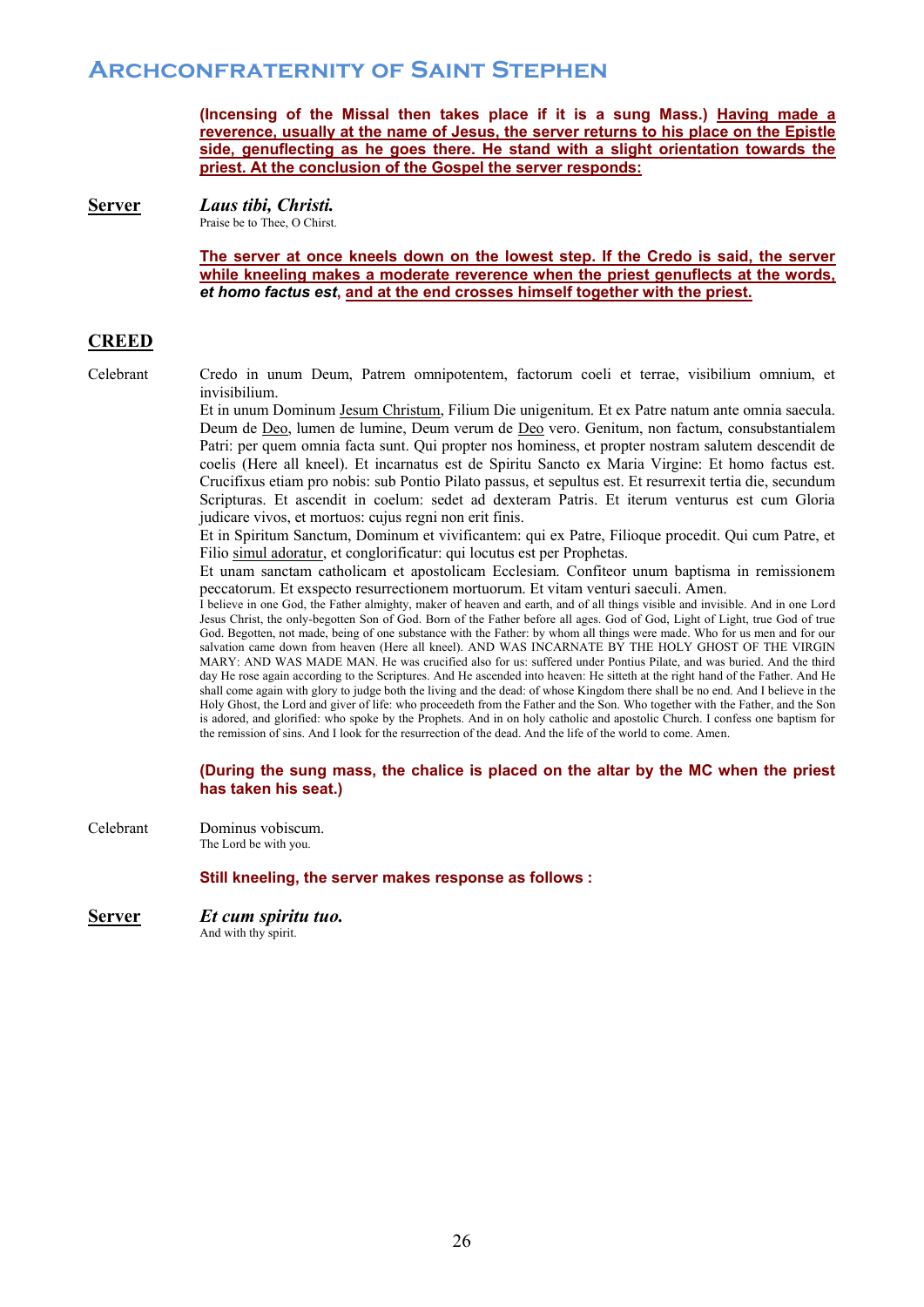## **MASS OF THE FAITHFUL**

### **Offertory Antiphon**

See Proper of Mass of the Day

| Celebrant | Oremus.<br>Let us pray.                                                                                                                                                                                                                                                                                                                                                                                                                                                                                                                                                                                                                                                                                                                                                                             |
|-----------|-----------------------------------------------------------------------------------------------------------------------------------------------------------------------------------------------------------------------------------------------------------------------------------------------------------------------------------------------------------------------------------------------------------------------------------------------------------------------------------------------------------------------------------------------------------------------------------------------------------------------------------------------------------------------------------------------------------------------------------------------------------------------------------------------------|
|           | When the priest has said Oremus, the server rises, genuflects in plano in the middle,<br>then goes up to the altar to stand at the right of the priest to receive the chalice veil.<br>The chalice veil is folded and placed at the edge of the altar. The server then goes to<br>the credence to get the cruets. Then holding the wine cruet in his right hand and the<br>cruet with the water in his left, keeping his eyes cast down, he awaits the coming of<br>the priest, who, offering the paten with the host, says:                                                                                                                                                                                                                                                                        |
| Celebrant | Suscipe, sancta Pater, omnipotens aeterne Deus, hanc immaclatam hostiam, quam ego indignus<br>famulus tuus offero tibi Deo meo vivo et vero, pro innumerabilibus peccatis, et offensionibus, et<br>negligentiis meis, et pro omnibus circumstantibus, sed et pro omnibus fidelibus christianis, vivis atque<br>defunctis: ut mihi et illis proficiat ad salutem in vitam aeternam. Amen.<br>Receive, O holy Father, almighty and eternal God, this spotless host, which I, thine unworthy servant, offer unto Thee, my<br>living and true God, for mine own countless sins, transgressions and failings; for all here present and for all faithful Christians,<br>living and dead, that it may avail both me and them unto salvation in everlasting life. Amen.                                     |
|           | Then, making the sign of the cross with the paten, the priest places the host upon the<br>corporal. The priest then moves to the Epistle side with the Chalice and there, pours<br>wine and water into the chalice, blessing the water before it is mixed.                                                                                                                                                                                                                                                                                                                                                                                                                                                                                                                                          |
|           | The wine cruet is offered to the priest by the server with the right hand and received                                                                                                                                                                                                                                                                                                                                                                                                                                                                                                                                                                                                                                                                                                              |
|           | back with the left; the water cruet is then held in the right hand for the priest to bless                                                                                                                                                                                                                                                                                                                                                                                                                                                                                                                                                                                                                                                                                                          |
|           | with the words:                                                                                                                                                                                                                                                                                                                                                                                                                                                                                                                                                                                                                                                                                                                                                                                     |
| Celebrant | Deus, qui humanae substantiae dignitatem mirabiliter condidisti, et mirabilius reformasti: da nobis per<br>hujuh aquae et vini mysterium, ejus divinitatis esse consortes, qui humanitatis nostrae fieri dignatus<br>est particeps, Jesus Christus Filius tuus Dominus noster: Qui tecum vivit et regnat in unitate Spiritus<br>Sancti Deus: per omnia saecula saeculorum. Amen.<br>O God, who in a wonderful manner didst create and ennobled human nature and still more wonderfully hast renewed it; grant<br>that, by the mystery if this water and wine, we may be made partakers of His divinity who vouchsafed to become partakers of<br>our humanity, Jesus Christ, Thy Son our Lord, who liveth and reigneth with Thee in the unity of the Holy Ghost, one God<br>world without end. Amen. |
|           | Then the priest returns to the middle of the altar, takes the chalice and offers it,<br>saying:                                                                                                                                                                                                                                                                                                                                                                                                                                                                                                                                                                                                                                                                                                     |
| Celebrant | Offerimus tibi, Domine, calicem salutaris, tuam deprecantes clementiam: ut in conspectus divinae<br>majestatis tuae, pro nostra, et totius mundi salute cum odore suavitatis ascendat. Amen.<br>We offer Thee the chalice of salvation, O Lord, beseeching Thy mercy that it may be as a sweet fragrance before Thy divine<br>majesty for the salvation of us and of the whole world. Amen.                                                                                                                                                                                                                                                                                                                                                                                                         |
|           | Then he makes the sign of the cross with the chalice, places it upon the corporal, and<br>covers it with the pall. Then, with his hands joined upon the altar, and slightly bowing<br>down, he says :                                                                                                                                                                                                                                                                                                                                                                                                                                                                                                                                                                                               |
|           | In spiritu humilitatis et in animo contrito suscipiamur a te, Domine: et sic fiat sacrificium nostrum in<br>conspectus tuo hodie, ut placeat tibi, Domine Deus.<br>May we, humble in spirit and penitent in heart, be accepted by Thee, O Lord: and may our sacrifice be so offered in Thy sight<br>this day that is may be pleasing unto Thee, O God.                                                                                                                                                                                                                                                                                                                                                                                                                                              |

Veni, sanctificator omnipotens aeterne Deus: et benedic hoc sacrificium, tuo sancto nomini praeparatum.

Come, almighty Sanctifier and eternal God, and bless this sacrifice prepared unto the glory of Thy holy name.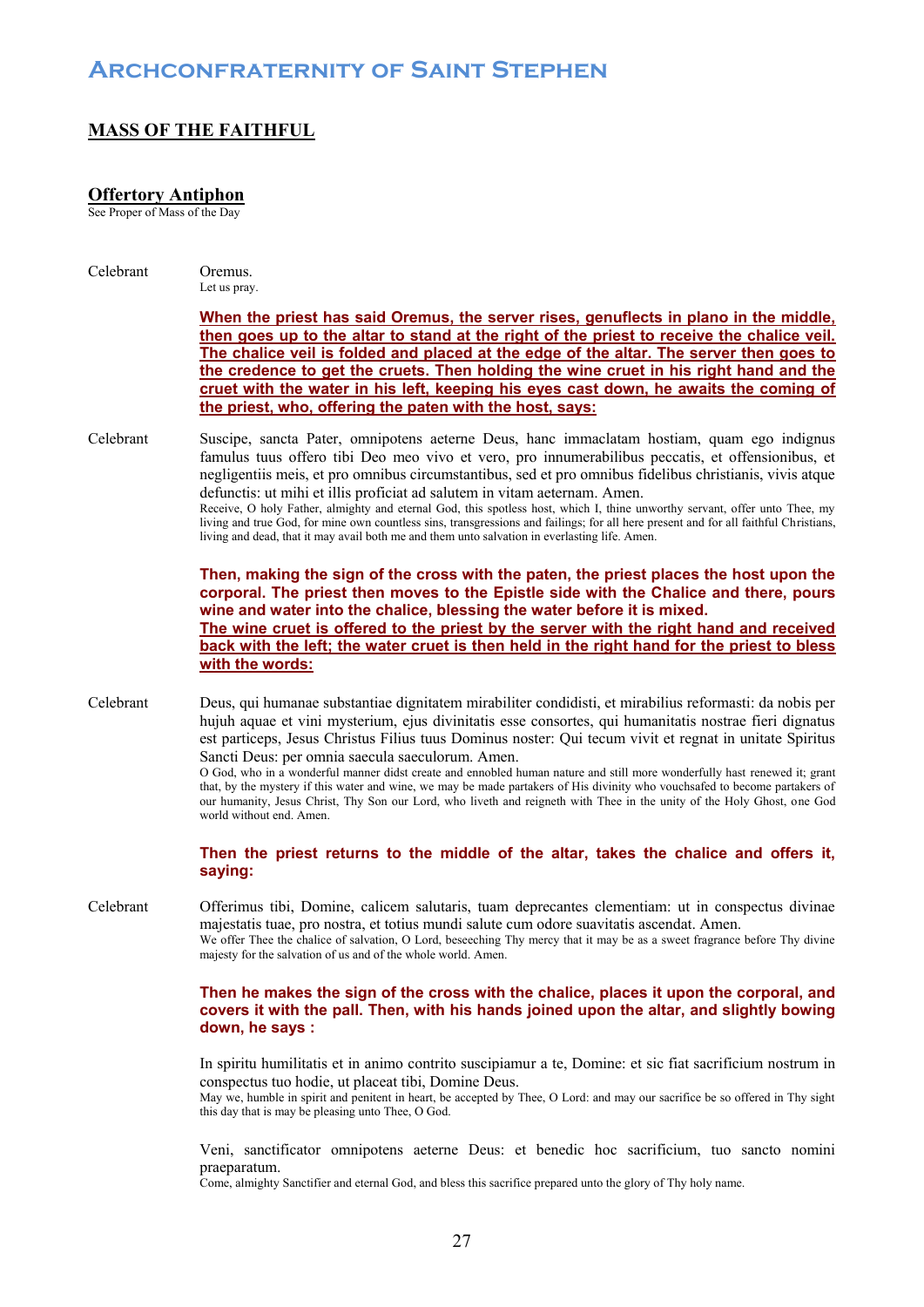### **(INCENSING)**

### **At solemn Masses at this point occurs the incensing first of the offerings then of the cross and the altar, of the celebrant himself, the ministers and the congregation.**

Celebrant Per intercessionem beati Michaelis Archangeli, stantis a dextris altaris incensi, et omnium electorum suorum, incensum istud dignetur Dominus benedicere, et in odorem suavitatis accipere. Per Christum Dominum nostrum. Amen. May the Lord be pleased to bless this incense and to receive its sweet fragrance, through the intercession of the blessed archangel Michael, who stands at the right hand of the altar of incense, and of all His chosen ones. Through Christ our Lord. Amen.

### **The priest incenses the offerings :**

Celebrant Incensum istud, a te benedictum, ascendat ad te, Domine: et descendat super nos misericordia tua. May this incense which Thou hast blessed rise up to Thee, O Lord; and may Thy mercy come down upon us.

> **The priest incenses the crucifix and the altar, saying three verses of Psalm 140 (v. 2- 4).**

> Dirigatur, Domine, oratio mea, sicut incensum in conspectus tuo: elevatio manuum mearum sacrificium vespertinum. Pone, Domine, custodiam ori meo, et ostium circumstantiae labiis meis: Ut non declinet cor meum in verba malitiae, ad excusandas excusationes in peccatis. Let my prayers be directed, O Lord, as incense in Thy sight; the lifting up of my hands as an evening sacrifice. Set a watch, O

> Lord, before my mouth: and a door round about my lips. That my heart may not incline to evil words: to make excuses in sins.

### **The priest returns the thurible to the MC / deacon saying :**

Celebrant Accendat in nobis Dominus ignem sui amoris, et flammam aeternae caritatis. Amen. May the Lord enkindle in us the fire of His love and the flame of everlasting charity. Amen.

> **The MC / deacon censes the celebrant and the clergy. The thuriferer then censes the faithful. At Masses for the Dead the celebrant only is censed**.

### **Lavabo / Washing Of The Hands**

**On receiving back the cruets the server places the cruet with wine on the credence, and returning to the altar with the water cruet in his right hand and the dish in his left, having arranged the lavabo cloth on his left arm so that the priest may conveniently use it, the server stands clear of the altar and awaits the priest (the lavabo cloth may be held open under the lavabo dish). When the priest comes to the side, the server pours a little water over his fingers into the dish, while the priest recites the following Psalm:** 

Celebrant Lavabo inter innocents manus meas: et circumdabo altare tuum, Domine. I will wash my hands among the innocent: and will encompass Thy altar, O Lord.

> Ut audiam vocem laudis: et enarrem universa mirabilia tua. That I may hear the voice of Thy praise, and tell of all Thy wondrous works.

Domine, dilexi decorum domus tuae: et locum habitationis gloriae tuae. I have loved, O Lord, the beauty of Thy house, and the place where Thy glory Dwelleth.

Ne perdas cum impiis, Deus, animam meam: et cum viris sanguinum vitam meam. Take not away my soul, O God, with the wicked, nor my life with men of blood.

In quorum manibus iniquitates sunt: dextera eorum replete est muneribus. In whose hands are iniquities; their right hand is filled with gifts.

Ego autem in innocentia mea ingressus sum: redime me, et Miserere mei.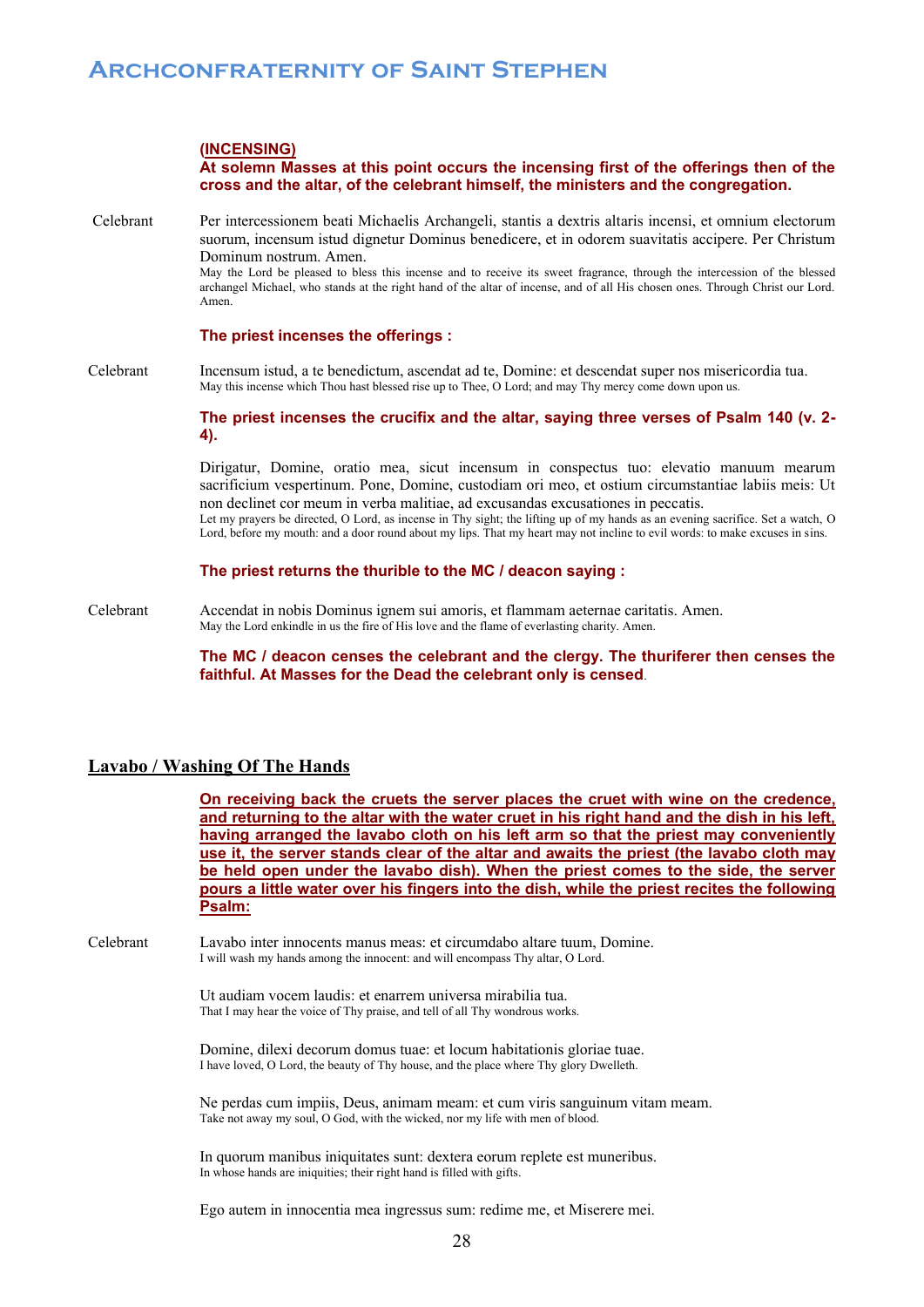But as for me, I have walked in my innocence: redeem me, and have mercy on me.

Pes meus stetit in directo: in ecclesiis benedicam te Domine. My foot hath stood in the direct way: in the churches I will bless Thee, O Lord. Gloria Patri, et Filio, et Spiritui Sancto. Sicut erat in principio et nunc et semper, et in saecula saeculorum. Amen. Glory be to the Father, and to the Son, and to the Holy Ghost. As it was in the beginning is now and ever shall be, world without end. Amen. (At Masses for the dead, and at Masses of the season in Passiontide the Gloria Patri is omitted.)

**Having made a simple reverence and removed the cruet, dish and cloth to the credence, the server, taking the bell with him, kneels down in his place on the Epistle side, while the priest returns to the middle of the altar, bows down and renews his offering to the Blessed Trinity :** 

### **Prayer To The Blessed Trinity**

Celebrant Suscipe sancta Trinitas, hanc oblationem, quam tibi offerimus ob memoriam passionis, resurrectionis, et ascensionis Jesu Christi Domini nostri: et in honorem beata Mariae semper Virginis, et beati Joannis Baptistae, et sanctorum Apostolorum Petri et Pauli, et istorum, et omnium Sanctorum: ut illis proficiat ad honorem, nobis autem ad salutem: et illi pro nobis intercedere dignentur in coelis, quorum memoriam agimus in terries. Per eumdem Christum Dominum nostrum. Amen.

Receive, O Holy Trinity, this oblation which we make to Thee in remembrance of the Passion, Resurrection and Ascension of our Lord Jesus Christ, and in honour of blessed Mary ever Virgin, of blessed John the Baptist, the holy Apostles Peter and Paul, of these (the martyrs whose relics are contained in the altar stone) and of all the saints, that it may avail to their honour and our salvation: and that they may vouchsafe to intercede for us in heaven, whose memory we now keep on earth. Through the same Christ our Lord. Amen.

### **Orate Fratres**

**The celebrant turns to his servers and calls on them to pray with him:**

Celebrant Orate fratres: ut meum ac vestrum sacrificium acceptabile fiat apud Deum Patrem omnipotentem. Pray brethren, that my sacrifice and yours may be acceptable to God the Father almighty.

**When the celebrant has turned round again to the altar, the server responds :**

**Server** *Suscipiat Dominus sacrificium de manibus tuis, ad laudam, et gloriam nominis sui, ad utilitatem quoque nostram, totiusque Ecclesiae suae sanctae.* May the Lord receive the sacrifice at thy hands, to the praise and glory of His name, to our own benefit, and to that of all His holy Church.

Celebrant Amen.

### **THE SECRET / Or Prayer Over The Offerings See Proper of Mass for the day.**

**The priest says the Secret Prayers. One or more Secrets may be added to the principal Secret. They are of the same number as the Collects and Postcommunions.**

**The priest concludes the secret aloud :**

Celebrant Per omnia saecula saeculorum. World without end.

**Server** *Amen.*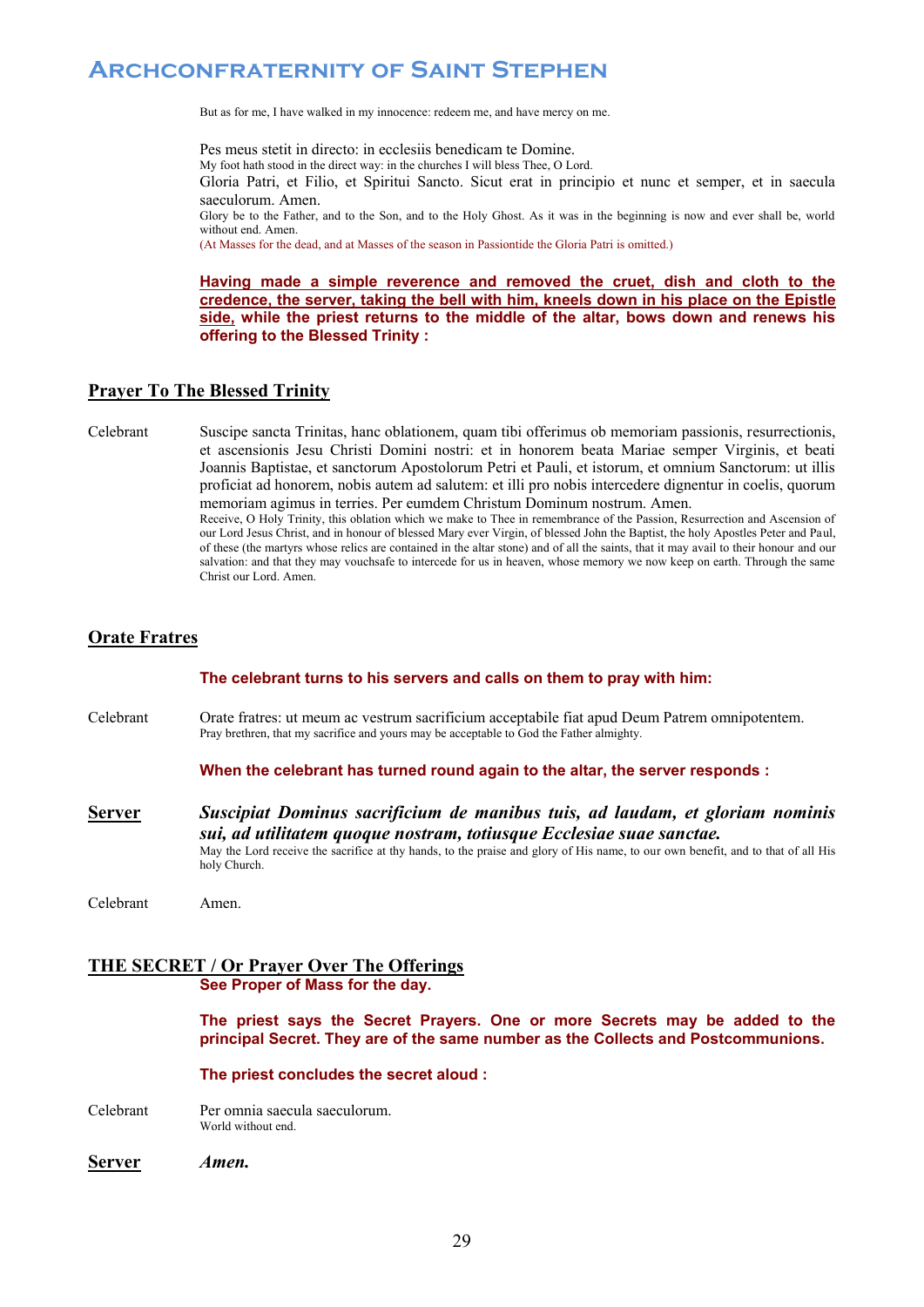### **PREFACE TO THE CANON**

- Celebrant Dominus vobiscum. The Lord be with you.
- **Server** *Et cum spiritu tuo.* And with thy spirit.
- Celebrant Sursum corda. Lift up your hearts.
- **Server** *Habemus ad Dominum.* We have them lifted up to the Lord.
- Celebrant Gratias agamus Domino Deo nostro. Let us give thanks to the Lord our God.
- **Server** *Dignum et justum est.* It is fitting and proper so to do.

### **Common Preface**

### **(The Common Preface is given here. Variable Prefaces are found in the Missal)**

Celebrant Vere dignum et justum est, aequum et salutare, nos tibi semper et ubique gratias agree: Domine sancta, Pater omnipotens, aeterne Deus: per Christum Dominum nostrum. Per quem majestatem tuam laudant Angeli, adorant Dominationes, tremunt Potestates. Caeli, caelorumque Virtutes, ac beata Seraphim, social exsultatione concelebrant. Cum quibus et nostras voces, ut admitti jubeas, deprecamur, supplici confessione dicentes :

It is truly meet and right, proper and availing to salvation, that we should always and everywhere give thanks to Thee, O holy Lord, Father almighty, everlasting God, through Christ our Lord. Through whom the Angels praise Thy majesty, the Dominions worship Thee, the Powers are in awe before Thee. The heavens and the heavenly Hosts and the blessed Seraphim join together in a hymn of praise. We pray Thee to join our voices with theirs as we sing with humble praise :

### **At the Words, Sanctus, sanctus, sanctus, the server rings the bell three times, making a simple reverence meanwhile, and at the close, together with the priest, signs himself with the sign of the cross.**

Celebrant Sanctus, sanctus, sanctus Dominus Deus Sabaoth. Pleni sunt coeli et terra Gloria tua. Hosanna in excelsis. Benedictus qui venit in nominee Domini. Hosanna in excelsis. Holy, Holy, Holy Lord God of hosts, Heaven and earth are full of Your glory. Hosanna in the highest! Blessed is He who comes in the name of the Lord. Hosanna in the highest!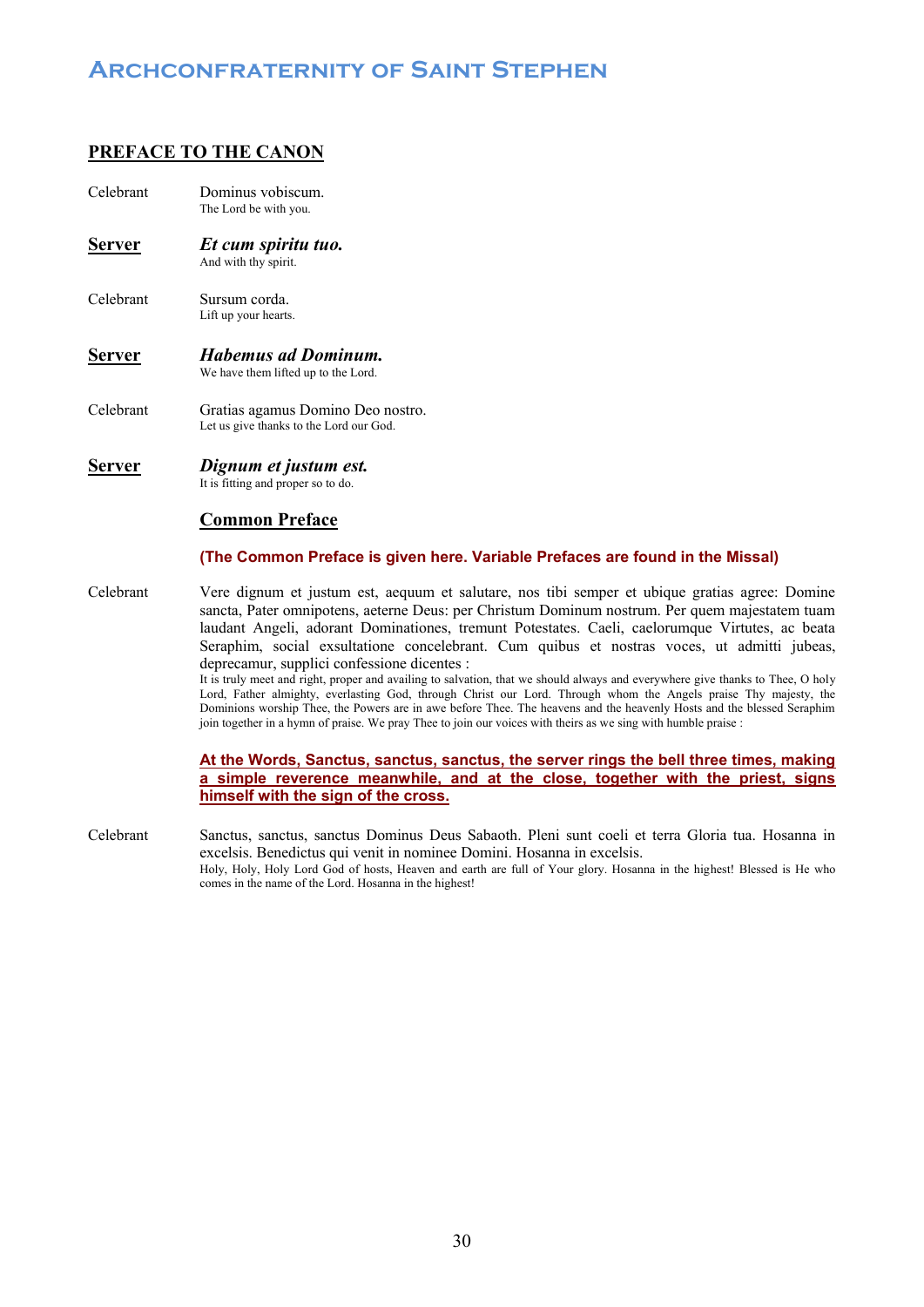### **CANNON OF THE MASS**

Celebrant Se igitur, clementissime Pater, per Jesum Christum Filium tuum Dominum nostrum,

supplices rogamus, ac petimus, uti accepta habeas, et benedicas, haec  $\mathbf{\mathbf{\Sigma}}$  dona, haec

 $\mathbf{\Sigma}$  munera, haec  $\mathbf{\Sigma}$  sancta sacrificia illibata.

Most merciful Father, we humbly pray and beseech Thee, through Jesus Christ Thy Son, our Lord, that Thou wilt be pleased to receive and bless these gifts, these offerings, there holy unblemished sacrifices.

In primis, quae tibi offerimus pro Ecclesia tua sancta catholica: quam pacificare, custodire adumare, et regere digneris toto orbe terrarum: una cum famulo tuo Papa nostro N., et Antistite nostro N., et omnibus orthodoxies atque catholicae et apostolicae fidei cultoribus.

We offer them to Thee in the first place for Thy holy Catholic Church; vouchsafe, throughout the whole world, to keep her in peace, to watch over her, to gather her in unity and to guide her, in union with N. Thy servant our Pope, N. our bishop, and all right believing teachers of the Catholic apostolic faith.

**M**emento, Domine, famulorum famularumque tuarum N. et N. et omnium circumstantium, quorum tibi fides cognita est, et nota devotio, pro quibus tibi offerimus: vel qui tibi offerunt hoc sacrificium laudis, pro se, siusque omnibus: pro redemptione animarum suarum, pro spe salutis, et incolumitatis suae: tibique reddunt

vota sua aeterno Deo, vivo et vero.

 Remember, Lord, Thy servants and handmaids N and N and all here present whose faith and devotion are known to Thee. We offer for them, or they themselves offer, this sacrifice of praise for themselves and all theirs, for the redeeming of their souls, for their hope of safety and salvation and now send up their prayers to Thee, the eternal, living and true God.

Communicantes, et memoriam venerantes, in primis gloriosae semper Virginis Mariae, Genitricis Dei et Domini nostri Jesu Christi: sed et \* beatorum Apostolorum ac Martyrum tuorum, Petri et Pauli, Andreae, Jacobi, Joannis, Thomae, Jacobi, Philippi, Bartholomaei, Matthaei, Simonis et Thaddaei, Lini, Cleti, Clementis, Xysti, Cornelii, Cypriani, Laurenti, Chrysogoni, Joannis et Pauli, Cosmae et Damiani, et omnium Sanctorum tuorum: quorum meritis precibusque concedas, ut in omnibus protectionis tuae muniamur auxilio. Per eumdem Christum Dominum nostrum. Amen.

 Being in fellowship with and reverently bringing to mind, firstly, the glorious Mary, ever Virgin, Mother of our God and Lord Jesus Christ, and then Thy blessed apostles and martyrs Peter and Paul, Andrew, James, John, Thomas, James Philip, Bartholomew, Matthew, Simon and Jude, Linus, Cletus, Clement, Sxitus, Cornelius, Cyprian, Lawrence, Chrysogonus, John and Paul, Cosmas and Damian, and all Thy saints: grant by their merits and prayers that at all times we may be defended and helped by Thy protection. Through the same Christ our Lord. Amen.

**The Celebrant stretches his hands over the offerings. If it is the custom, the server rings the bell when the priest spreads his hand over the oblation. Then the server, taking the bell with him, rises and ascends to the top step without genuflecting and kneels down behind the priest and slightly to the right.** 

Hanc igitur oblationem servitutis nostrae, sed et cunctae familiae tuae, quaesumus,

Domine, ut placates accipias: diesque nostro \* in tua pace disponas, atque ab aeterna damnatione nos eripi, et in electorum tuorum jubeas grege numerati. Per Christum Dominum nostrum. Amen.

### **Once more the celebrant blesses the offerings.**

This, then, is our dutiful offering which we Thy servants and Thy whole family make to Thee, Lord, beseeching Thee to accept it with favour. Order our days in Thy peace, and cause us to be saved from everlasting doom and to be numbered among Thy chosen ones. Through Christ our Lord. Amen.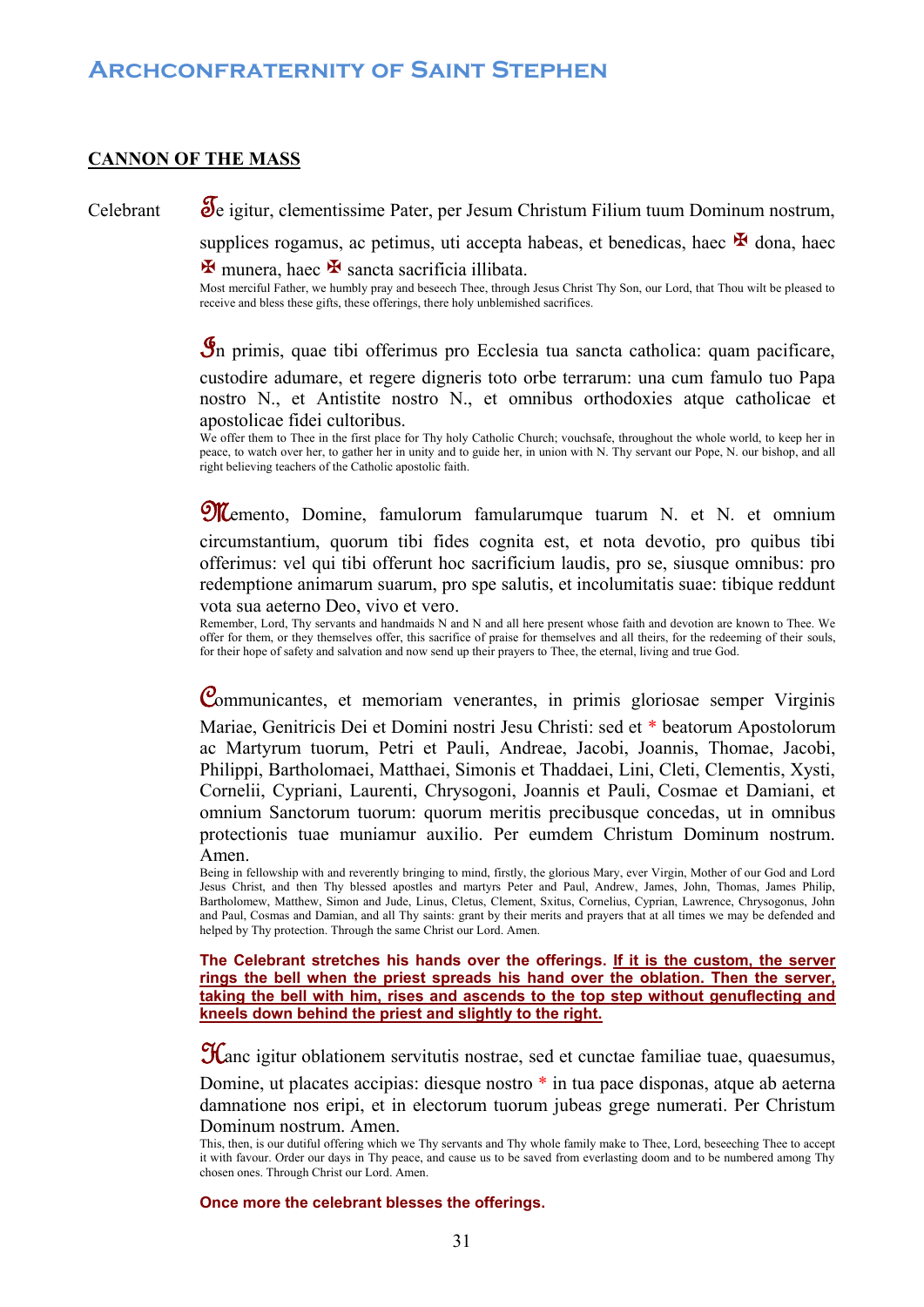Quam oblationem tu, Deus in omnibus, quaesumus, bene  $\mathbb F$ dictam, ad  $\mathbb F$  scriptam,

ra $\mathbf{\mathcal{F}}$ tam, rationabilem, acceptabilemque facere digneris: ut nobis Cor $\mathbf{\mathcal{F}}$ pus, et

 $San$   $\mathbf{\mathbf{F}}$ guis fiat dilectissimi Filii tui Domini nostri Jesu Christi. Vouchsafe, O God, to bless this offering, to accept it fully, to make it perfect and worthy to please Thee, so that it may become for us the Body and Blood of Thy dearly beloved Son, our Lord Jesus Christ.

**The celebrant bows low to effect the Consecration. The server then makes a moderate reverence.** 

QUI PRIDIE QUAM PATERETUR, ACCEPIT PANEM IN SANCTAS, AC VENERABILES MANUS SUAS: ET ELEVATES OCULIS IN CAELUM AT TE DEUM PATREM SUUM OMNIPOTENTEM, TIBI GRATIAS AGENS, BENE<sup>N</sup>DIXIT, FREGIT, DEDITQUE DISCIPULIS SUIS, DICENS: ACCIPITE, ET MANDUCATE EX HOC OMNES. HOC EST EMIN CORPUS MEUM.

WHO THE DAY BEFORE HE SUFFERED TOOK BREAD INTO HIS HOLY AND VENERABLE HANDS, AND WITH HIS EYES LIFTED UP TO HEAVEN, UNTO THEE, GOD, HIS ALMIGHTY FATHER, GIVING THANKS TO THEE, HE BLESSED, BROKE AND GAVE IT TO HIS DISCIPLES, SAYING: TAKE AND EAT YE ALL OF THIS, FOR THIS IS MY BODY.

**The priest then genuflects and the server rings the bells (one double). At the Elevation of the Host, the server raises the edge of the chasuble slightly with the left hand and gives three (double) distinct rings with the bell. At the priest's second genuflection, the server rings (one double) the bells again.**

SIMILI MODO POSTQUAM COENATUM EST, ACCIPIENS ET HUNC PRAECLARUMCALICEM IN SANCTAS, AC VENERABILES MANUS SUAS: ITEM TIBI GRATIAS AGENS, BENE<sup>N</sup>DIXIT, DEDITOUE DISCIPULIS SUIS, DICENS: ACCIPITE, ET BIBITE EX EO OMNES. HIC EST ENIM CALIX SANGUINIS MEI, NOVI ET AETERNI TESTAMENTI: MYSTERIUM FIDEI: QUI PRO VOBIS ET PRO MULTIS EFFUNDETUR IN REMISSIONEM PECCATORUM.

IN LIKE MANNER, AFTER HE HAD SUPPED, TAKING ALSO THIS EXCELLENT CHALICE INTO HIS HOLY AND VENERABLE HANDS, AND GIVING THANKS TO THEE, HE BLESSED AND GAVE IT TO HIS DISCIPLES, SAYING: TAKE AND DRINK YE ALL OF THIS, FOR THIS IS THE CHALICE OF MY BLOOD, OF THE NEW AND ETERNAL TESTAMENT: THE MYSTERY OF FAITH: WHICH SHALL BE SHED FOR YOU AND FOR MANY UNTO THE REMISSION OF SINS.

Haec quotiescumque feceritis, in mei memoriam facietis. As often as you shall do these things, you shall do them in memory of Me.

**The priest then genuflects and the server rings the bells (one double). At the Elevation of the Chalice, the server raises the edge of the chasuble slightly with the left hand and gives three (double) distinct rings with the bell. At the priest's second genuflection, the server rings the bells a little longer. The server then rises carrying the bell, turning to the left descends** *in plano* **and then turning to the right goes to his place and kneels down. (without genuflecting)**

Unde et memores, Domine, nos servi tui, sed et plebs tua sancta, ejusdem Christi Filii tui Domini nostri tam beatae Passionis, nec non et ab inferis Resurrectionis, sed et in caelos gloriosae Ascensionis: offerimus praeclarae majestati tuae, de tuis donis, ac datis, hostiam  $\mathbb H$  puram, hostiam  $\mathbb H$  sanctam, hostiam  $\mathbb H$  immaculatam,

Panem  $\mathbf{\mathbf{\mathcal{F}}}$  sanctum vitae aeternae et Calicem  $\mathbf{\mathcal{F}}$  salutis perpetuae.

Therefore, Lord, in memory of the blessed passion of the same Christ, Thy Son, our Lord, of His resurrection from among the dead and of His ascension to heavenly glory, we Thy servants and with us all Thy holy people offer to Thy sovereign Majesty from among Thy gifts bestowed upon us, a victim perfect, holy and spotless, the holy bread of everlasting life and the chalice of everlasting salvation.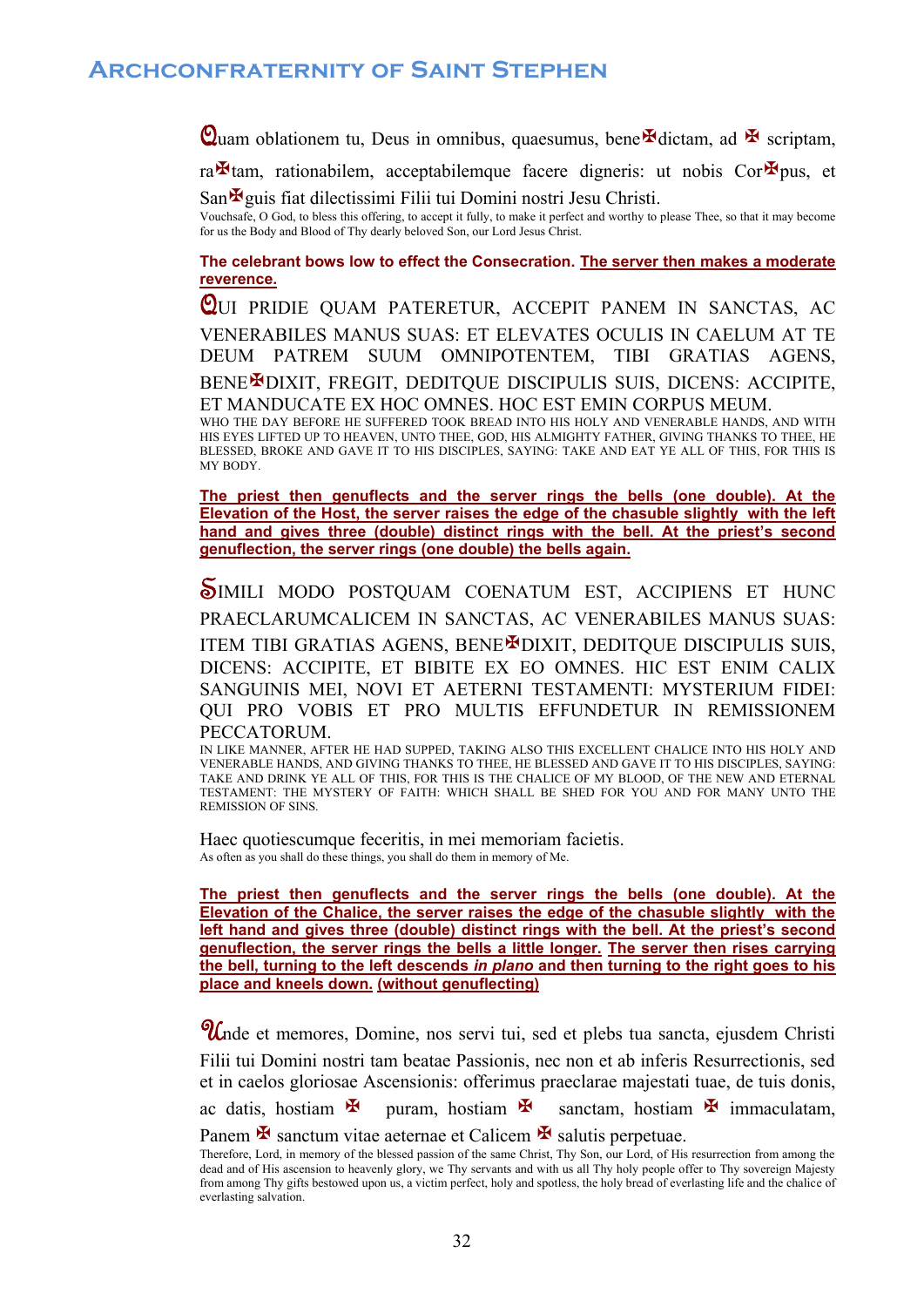Supra quae propitio ac sereno vultu respicere digneris, et accepta habere, sicuti accepta habere dignatus es munera pueri tui justi Abel, et sacrificium Patriarchae nostri Abrahae: et quod tibi obtulit summus sacerdos tuus Melchisedech, sanctum sacrificium, immaculatam hostiam.

Be pleased to look upon these offerings with a favourable and gracious countenance; accept them as Thou wast pleased to accept the offerings of Thy servant Abel the righteous, the sacrifice of our father Abraham, and that of Melchisedech, Thy high priest, a holy sacrifice, a spotless victim.

Supplices te rogamus, omnipotens Deus: jube haec peferri per manus sancti Angeli tui in sublime altare tuum, in conspectus divinae majestatis tuae: tu quotquot, ex hac altaris participatione sacrosanctum Filii tui, Cor $\mathbb{F}_{\text{pus}}$  et San $\mathbb{F}_{\text{gulinem}}$  sumpserimus, omni benedictione caelesti et gratia repleamur. Per eumdem Christum Dominum nostrum. Amen.

We humbly beseech Thee, almighty God, bid these offerings be carried by the hands of Thy holy angel to thine altar on high in the sight of Thy divine majesty, that all who are partakers at the altar of the precious Body and Blood of Thy Son may be filled with all heavenly grace and blessing. Through the same Christ our Lord. Amen.

**M**emento etiam, Domine, famulorum, famularumque tuarum N et N qui nos praecesserunt cum signo fidei et dormiunt in somno pacis.

Ipsis, Domine, et omnibus in Christo quiescentibus locum refrigerarii, lucis et pacis

ut indulgeas, deprecamur. Per eumdem Christum Dominum nostrum. Amen.

Remember also, Lord, Thy servants and handmaids N and N who are gone hence before us, marked with the sign of faith, and sleep the sleep of peace.

To them, Lord, and to all that rest in Chirst, grant we beseech Thee, a place of happiness, light and peace. Through the same Christ our Lord. Amen.

Nobis quoque peccatoribus famulis tuis de multitudine miserationum tuarum sperantibus, partem aliquam et societatem donare digneris, cum tuis sanctis Apostolis et Martyribus: cum Joanne, Stephano, Matthia, Barnaba, Ignatio, Alexandro, Marcellino, Petro, Felicitate, Perpetua, Agatha, Lucia, Agnete, Caecilia,

Anastasia, et omnibus Sanctis tuis: intra quorum nos consortium, non aestimator meriti, sed veniae, quaesumus, largitor admitte. Per Christum Dominum nostrum.

To us also, Thy sinful servants, who hope in the multitude of Thy mercies, vouchsafe to grant some place and fellowship with Thy holy apostles and martyrs: with John, Stephen, Matthias, Barnabas, Ignatius, Alexander, Marcellinus, Peter, Felicity, Perpetua, Agatha, Lucy, Agnes, Cecilia, Anastasia, and with all Thy saints. We pray Thee admit us into their company, not weighing our deserts but bestowing on us Thine own free pardon. Through Christ our Lord.

 $\mathcal{G}_{\text{er}}$  quem haec omnia Domine, semper bona creas, sancti $\mathbf{\mathcal{F}}$ ficas, vivi $\mathbf{\mathcal{F}}$ ficas,

### bene Hedicis et praestas nobis.

Through Him, O Lord, Thou dost ever create these good things, and dost hallow, quicken and bless them as gifts for us.

## PER IPSUM, ET CUM IPSO, ET IN IPSO, EST TIBI DEO PATRI E OMNIPOTENTI, IN UNITATE SPIRITUS **X** SANCTI, OMNIS HONOR ET GLORIA, PER OMNIA SAECULA SAECULORUM.

BY HIM AND WITH HIM AND IN HIM ARE EVER GIVEN TO THEE, GOD THE FATHER ALMIGHTY, IN THE UNITY OF THE HOLY GHOST ALL HONOUR AND GLORY, WORLD WITHOUT END. AMEN.

### **The server audibly responds :**

**Server** *Amen.*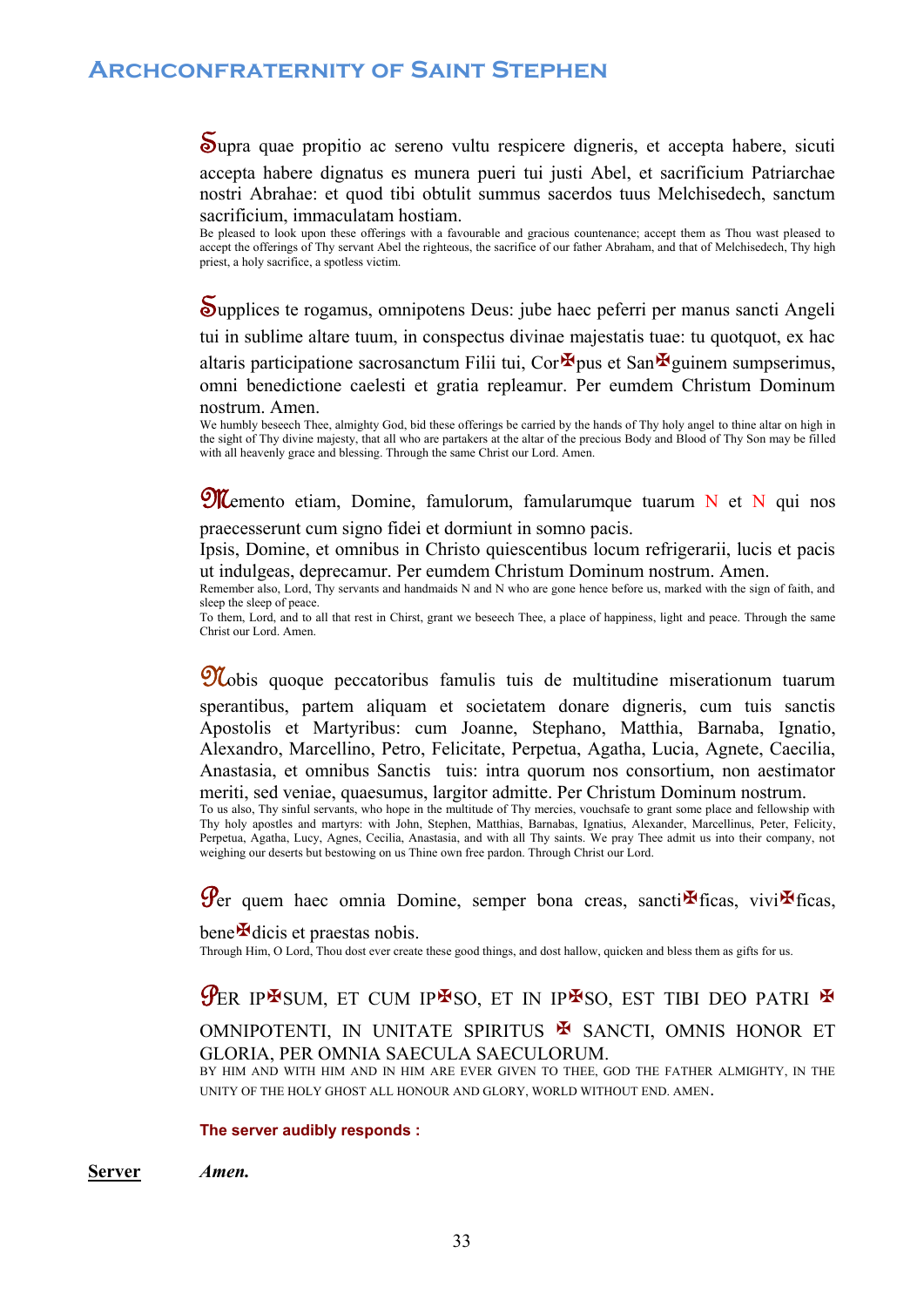### **THE COMMUNION**

### **The Lord's Prayer & Libera Nos**

Celebrant Oremus

Praeceptis salutaribus moniti, et divina institutione formati, audemus dicere: Taught by our Saviour's command and following his divine instruction we make bold to say :

Pater noster, qui es in caelis, Sanctificetur nomen tuum: Adveniat regnum tuum: Fiat voluntas tua,

sicut in caelo, et in terra. Panem nostrum quotidiamun da nobis hodie: Et demitte nobis debita nostra, sicut et nos dimittimus debitoribus nostris. Et ne nos indicas in tentationem.

Our Father, who art in heaven, hallowed be Thy name; Thy kingdom come; Thy will be done on earth as it is in heaven. Give us this day our daily bread; and forgive us our trespasses, as we forgive them that trespass against us. And lead us not into temptation.

### **At the close of the Pater noster the server audibly responds :**

But deliver us from evil.

- Celebrant Amen.
- Celebrant Libera nos, quaesumus, Donime, ab omnibus malis, praeteritis, praesentibus et futuris: et intercedente beata et gloriosa semper Virgine Die Genitrice Maria, cum beatis Apostolis tuis Petro et Paulo, atque Andrea, et omnibus Sanctis, da propitious pacem in diebus nostris: ut ope misericordiae tuae adjuti, et a peccato simus semper liberi, et ab omni perturbatione securi. Per eumdem Dominum nostrum Jesum Christum Filium tuum, qui tecum vivit et regnat in unitate Spiritus Sancti Deus, per omnia saecula saeculorum.

Deliver us, we beseech Thee, O Lord, from all evils, past present and to come, and by the intercession of the blessed and glorious Mary ever-virgin Mother of God, and of Thy blessed apostles Peter and Paul, and of Andrew and of all the saints, mercifully give peace in our days: that through the help of Thy mercy we may always be free from sin and safe from all troubles. Through the same Jesus Christ, Thy Son, our Lord, who liveth and reigneth with Thee in the unity of the Holy Ghost, one God, world without end.

```
Server Amen.
```
### **Fraction of the Host**

Celebrant Pax  $\mathbb F$  Domini sit  $\mathbb F$  semper  $\mathbb F$  vobiscum. The peace of the Lord be always with you.

### **Server** *Et cum spiritu tuo.*

And with thy spirit.

Celebrant Haec commixtio, et consecratio Corporis et Sanguinis Domini nostri Jesu Christi, fiat accipientibus nobis in vitam aeternam. Amen.

May this mingling and consecration of the Body and Blood of our Lord Jesus Christ be to us who receive it effectual to life everlasting. Amen

### **Agnus Dei & Kiss of Peace**

Celebrant  $\mathbf{Q}_{\text{gnus}}$  Dei, qui tollis peccata mundi: miserere nobis. Lamb of God, who takest away the sins of the world, have mercy on us.

> Agnus Dei, qui tollis peccata mundi: miserere nobis. Lamb of God, who takest away the sins of the world, have mercy on us.

Agnus Dei, qui tollis peccata mundi: dona nobis pacem. Lamb of God, who takest away the sins of the world, grant us peace.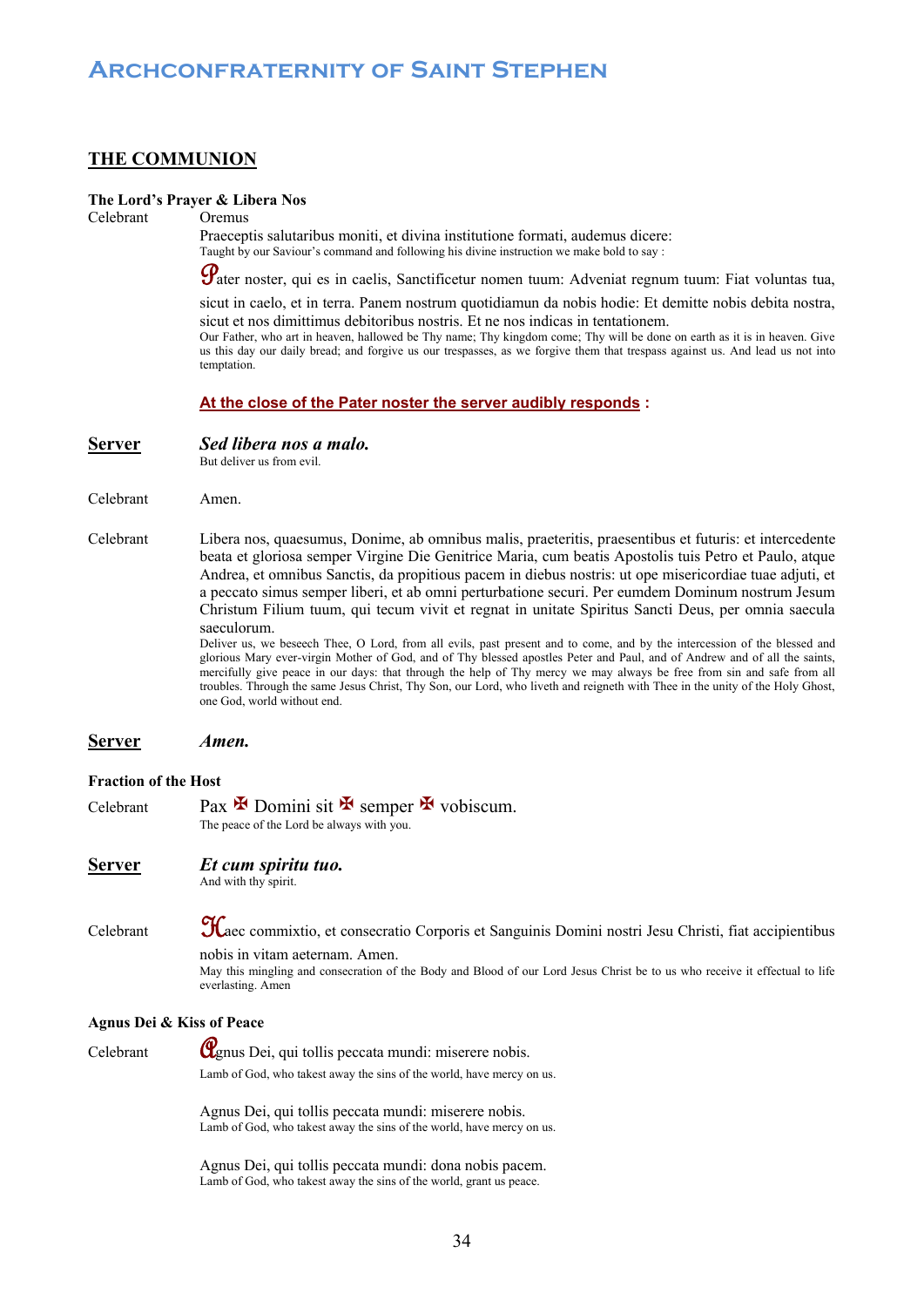### **At the Agnus Dei, the server, making a simple reverence, strikes his breast three times at the** *miserere nobis* **and the** *dona nobis pacem***.**

Celebrant Domine Jesu Christi, qui dixit Apostolis tuis: Pacem reliquo vobis, pacem meam do vobis; ne

respicias peccata mea, sed fidem Ecclesiae tuae: eamque secundum voluntatem tuam pacificare et coadunare digneris: Qui vivis et regnas Deus per omnia saecula saeculorum. Amen.

O Lord Jesus Christ, who saidst to Thine apostles, Peace I leave with you, My peace I give unto you; look not upon my sins, but upon the faith of Thy Church; and vouchsafe to grant her peace and unity according to Thy will: O God who livest and reignest world without end. Amen.

### **PREPARATION FOR COMMUNION**

Celebrant Vomine Jesu Christe, Fili Dei, vivi, qui ex voluntate Patri, cooperante Spiritu Sancto, per mortem tuam mundum vivificasti: libera me per hoc sacrosanctum Corpus et Sanguinem tuum ab omnibus iniquitatibus meis, et universes malis: et fac me tuis semper inhaerere mandates, et a te numquam separari permittas: Qui cum eodum Deo Patre et Spiritu Sancto vivis et regnas Deus in saecula saeculorum. Amen.

> O Lord Jesus Christ, Son of the living God, who according to the will of the Father, through the co-operation of the Holy Ghost, hast by Thy death given life to the world: deliver me by this Thy most holy Body and Blood from all my transgressions and from all evils; make me always adhere to Thy commandments and never suffer me to be separated from Thee; who with the same God the Father and the Holy Ghost livest and reignest God, for ever and ever. Amen.

# Celebrant Perceptio Corporis tui, Domine Jesu Christe, quod ego indignus sumere praesumo, non mihi

proveniat in judicium et condemnationem: sed pro tua pietate prosit mihi at tutamentum mentis et corporis, et ad medelam percipiendam: Qui vivas et regnas cum Deo Patre in unitate Spiritus Sancti Deus, per omnia saecula saeculorum. Amen.

Let not the partaking of Thy Body, O Lord Jesus Christ, which I, though unworthy, presume to receive, turn to my judgement and condemnation: but through Thy goodness may it be unto me a safeguard and a healing remedy both of soul and body; who livest and reignest with God the Father in the unity of the Holy Ghost, God world without end. Amen.

## **HOLY COMMUNION**

| Celebrant | $\mathcal G$ anem caelestem accipiam, et nomen Domini invocabo.                                                                                                                                                                                                                       |
|-----------|---------------------------------------------------------------------------------------------------------------------------------------------------------------------------------------------------------------------------------------------------------------------------------------|
|           | I will take the bread of heaven, and call upon the name of the Lord.                                                                                                                                                                                                                  |
| Celebrant | Domine, non sum dignus, ut intres sub tectum meum: sed tantum dic verbo et sanabitur anima mea.<br>Lord, I am not worthy that Thou shouldst enter under my roof; say but the word and my soul shall be healed.                                                                        |
|           | The server then rings the bell, once, then twice, then three times at each repetition of<br>the words, "Domine, non sum dignus"                                                                                                                                                       |
| Celebrant | Corpus Domini nostri Jesu Christi custodiat animam meam in vitam aeternam.<br>May the Body of our Lord Jesus Christ preserve my soul to life everlasting. Amen.                                                                                                                       |
|           | When the priest uncovers the chalice and genuflects, the server rises, takes the bell<br>to the credence table, gets the communion plate, ascends the steps to the altar (per<br>longiorem), and kneels on the predella                                                               |
| Celebrant | Quid retribuam Domino pro omnibus quae retribuit mihi? Calicemsalutaris accipiam, et nomen<br>Domini invocabo.<br>What shall I render to the Lord for all the things that He hath rendered to me? I will take the chalice of salvation, and I will call<br>upon the name of the Lord. |
| Celebrant | Laudans invocabo Dominum, et ab inimicuis meis salvus ero.<br>Praising, I will call upon the Lord, and I shall be saved from my enemies.                                                                                                                                              |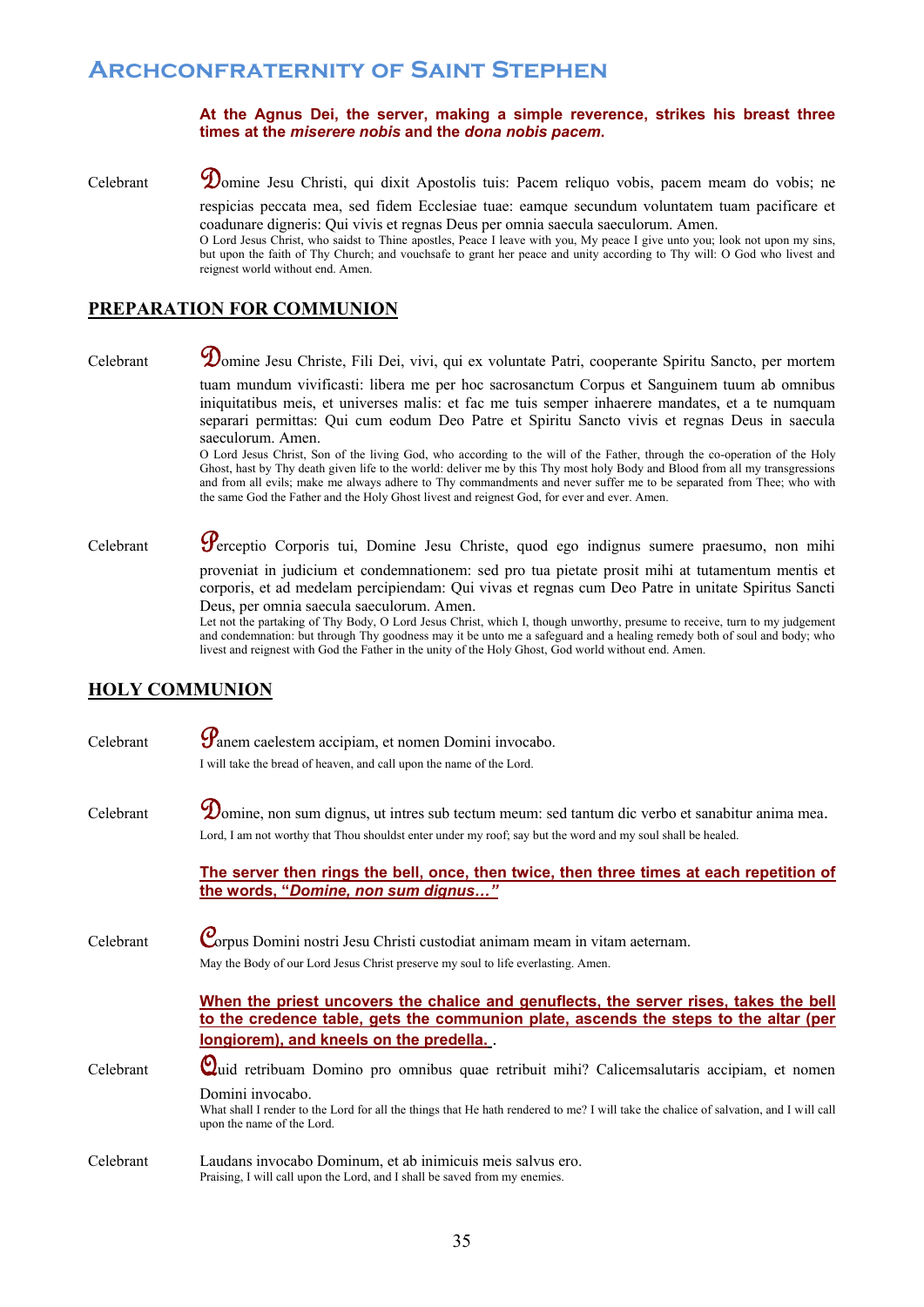Celebrant **S**anguis Domini nostri Jesu Christi custodiat animam meam in vitam aeternam. Amen. May the Blood of our Lord Jesus Christ preserve my soul to life everlasting. Amen.

## **COMMUNION OF THE FAITHFUL**

**When the priest places the chalice on the altar after receiving the Most Precious Blood, then making a moderate reverence the server says in a clear voice:**

**Server** *Confiteor Deo omnipotenti, beatae Mariae semper Virgini, Beato Michaeli Archangelo, beato Joanni Baptistae, sanctis Apostolis Petro et Paulo, omnibus sanctis, et tibi pater; quia peccavi nimis cogitatione, verbo et opere:*

I confess to Almighty God, to blessed Mary every Virgin, to blessed Michael the Archangel, to blessed John the Baptist, to the holy Apostles Peter and Paul, to all the saints, and to you, Father, that I have sinned exceedingly, in thought, word and deed:

**The Server strikes his breast thrice with his right hand as he says:**

*mea culpa, mea culpa, mea maxima culpa.* through my fault, through my fault, through my most grievous fault.

*Ideo precor beatam Mariam semper Virginem, beatum Michaelem Archangelum, beatum Joannem Baptistam, sanctos Apostolos Petrum et Paulum, omnes sanctos, et te pater, orare pro me ad Dominum Deum nostrum.*

Therefore, I beseech blessed Mary ever Virgin, blessed Michael the Archangel, blessed John the Baptist, the holy Apostles Peter and Paul, and all the saints, and you Father, to pray to the Lord our God for me.

### **The server remains inclined while the priest says:**

- Celebrant Miseriatur vestry omnipotens Deus, et dimissis peccatis vestries, perducat vos ad vitam aeternam. May Almighty God have mercy upon you, forgive you your sins, and bring you to life everlasting.
- **Server** *Amen.*

### **Then kneeling erect, the server signs himself with the sign of the cross as the celebrant says:**

Celebrant Indulgentiam, absolutionem et remissionem peccatorum nostrorum, tribuat nobis omnipotens et misericors Dominus.

May the Almighty and merciful God grant us pardon, absolution, and remission of our sins.

| Ser <u>ver</u> | Amen.                                                                                                                                                                                                                                                                                                                                                                                                                                     |
|----------------|-------------------------------------------------------------------------------------------------------------------------------------------------------------------------------------------------------------------------------------------------------------------------------------------------------------------------------------------------------------------------------------------------------------------------------------------|
| Celebrant      | Soce Agnus Dei: ecce qui tollit peccata mundi.<br>Behold the Lamb of God, behold Him who taketh away the sins of the world.                                                                                                                                                                                                                                                                                                               |
| Celebrant      | Domine, non sum dignus, ut intres sub tectum meum: sed tantum dic verbo et sanabitur anima mea.<br>Lord, I am not worthy that Thou shouldst enter under my roof: say but the word and my soul shall be healed.                                                                                                                                                                                                                            |
|                | When the priest, elevating the Host, says, Domine, non sum dignus, the server<br>makes an inclination and may strike his breast with each repetition.                                                                                                                                                                                                                                                                                     |
| Celebrant      | Corpus Domini nostri Jesu Christi custodiat animam tuam in vitam aeternam. Amen.<br>May the Body or our Lord Jesus Christ preserve thy soul to life everlasting. Amen.<br>If the server receives communion, then he holds up the communion plate close to his<br>chin. He may then pass the plate to a second server, being careful not to drops any<br>precious particles of the host that may have fallen onto the communion plate. The |
|                | server may then assist the priest by holding the communion plate as communion is                                                                                                                                                                                                                                                                                                                                                          |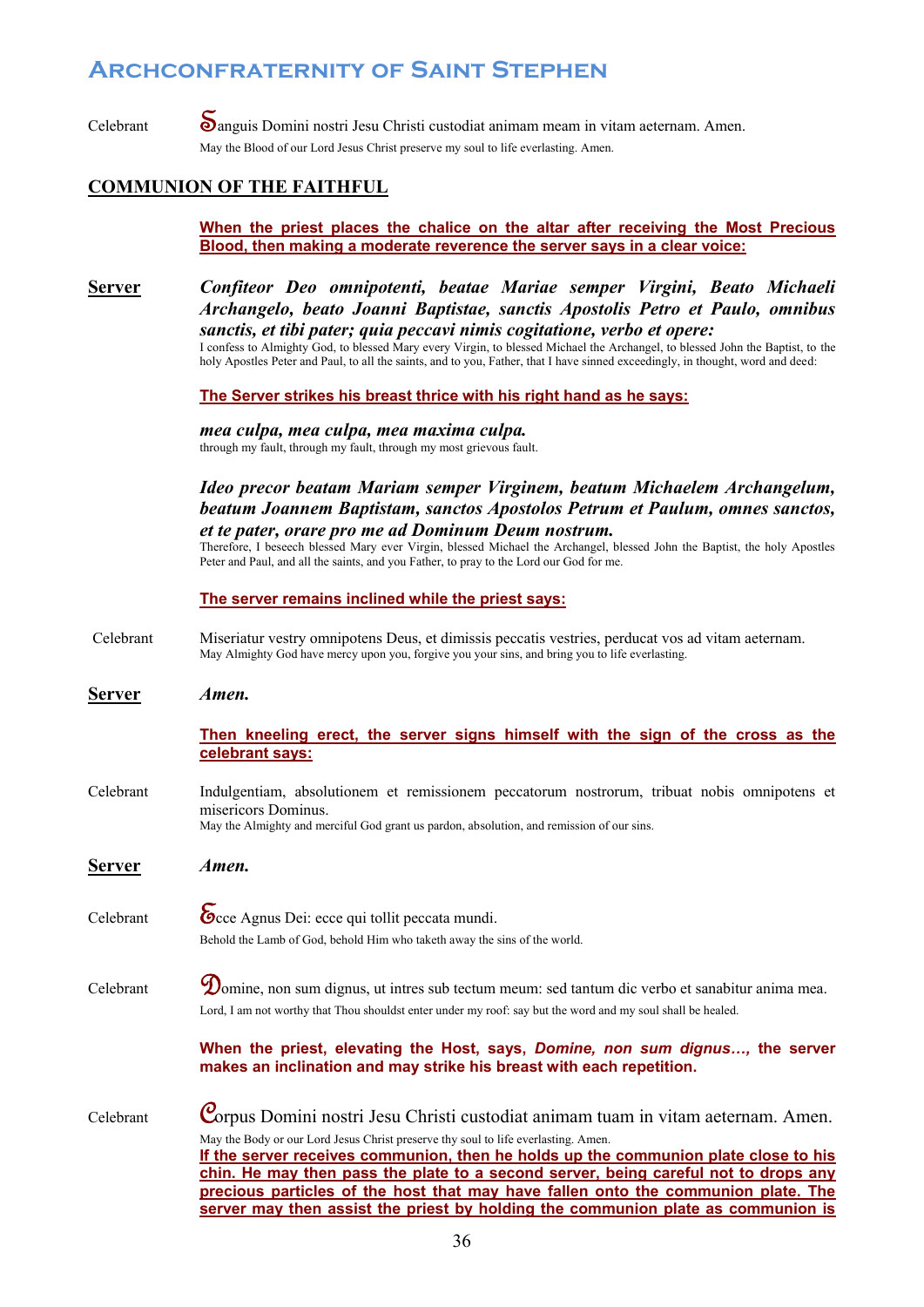### **distributed to the faithful. The priest will then take the communion plate from the server and ascends the steps to the altar. The server may assist the priest by raising the priest's alb. The server then remains kneeling on the first altar step until the tabernacle is closed.**

### **THE ABLUTIONS**

**Thereupon, the sever rises and goes to the credence table without genuflecting in the centre (unless there are two servers, in which case they genuflect). He then takes both cruets and ascends to the predella, holding the wine cruet in the right hand and the water cruet in the left hand. When the priest holds out the chalice, the server approaches, and making reverence pours a little wine into the chalice and then returns to the corner of the altar.** 

Celebrant Quod ore sumpsimus, Domine, pura mente capiamus: et de munere temporali fiat nobis remedium sempiternum.

> Grant, O Lord, that what we have taken with our mouth, we may receive with a pure mind; and that from a temporal gift it may become for us an eternal remedy.

> **When the priest approaches, the server pours first a little wine and then a little water over the priest's fingers into the chalice. Then bowing, the server returns to the credence table with the cruets and communion plate. Returning to the altar, the server transfers the Missal from the Gospel side to the Epistle, placing it straight on the altar. The server then transfers the chalice veil from the Epistle side to the Gospel side, places the chalice veil on the altar, opens the burse into which the priest places the corporal, and then hands the chalice veil followed by the burse to the priest.) Bowing, the server returns to his place on the Gospel side, kneeling down on the lowest step.**

Celebrant Corpus tuum, Domine, quod sumpsi, et Sanguis quem potavi, adhaereat visceribus meis: et praesta ut

in me non remaneat scelerum macula, quem pura et sancta refecerunt sacramenta: Qui vivis et regnas in saecula saeculorum. Amen.

May Thy Body, O Lord, which I have received and Thy Blood which I have drunk, cleave to my inmost parts, and grant that no stain of sin may remain in me, whom these pure and holy sacraments have refreshed. Who livest and reignest world without end.

### **COMMUNION ANTOPHON**

See Proper of Mass for the day.

- Celebrant Dominus vobiscum. The Lord be with you.
- **Server** *Et cum spiritu tuo.* And with thy spirit.

### **POSTCOMMUNION**

See Proper of Mass for the day.

Celebrant …. Per Dominum nostrum Jesum Christum, Filium tuum, qui tecum vivit et regnat, in unitate Spriritus Sancti, Deus, per omnia saecula saeculorum. …. Through our Lord Jesus Christ Thy Son, who is God and liveth and reigneth with Thee in the unity of the Holy Spirit, world without end.

**Server** *Amen.*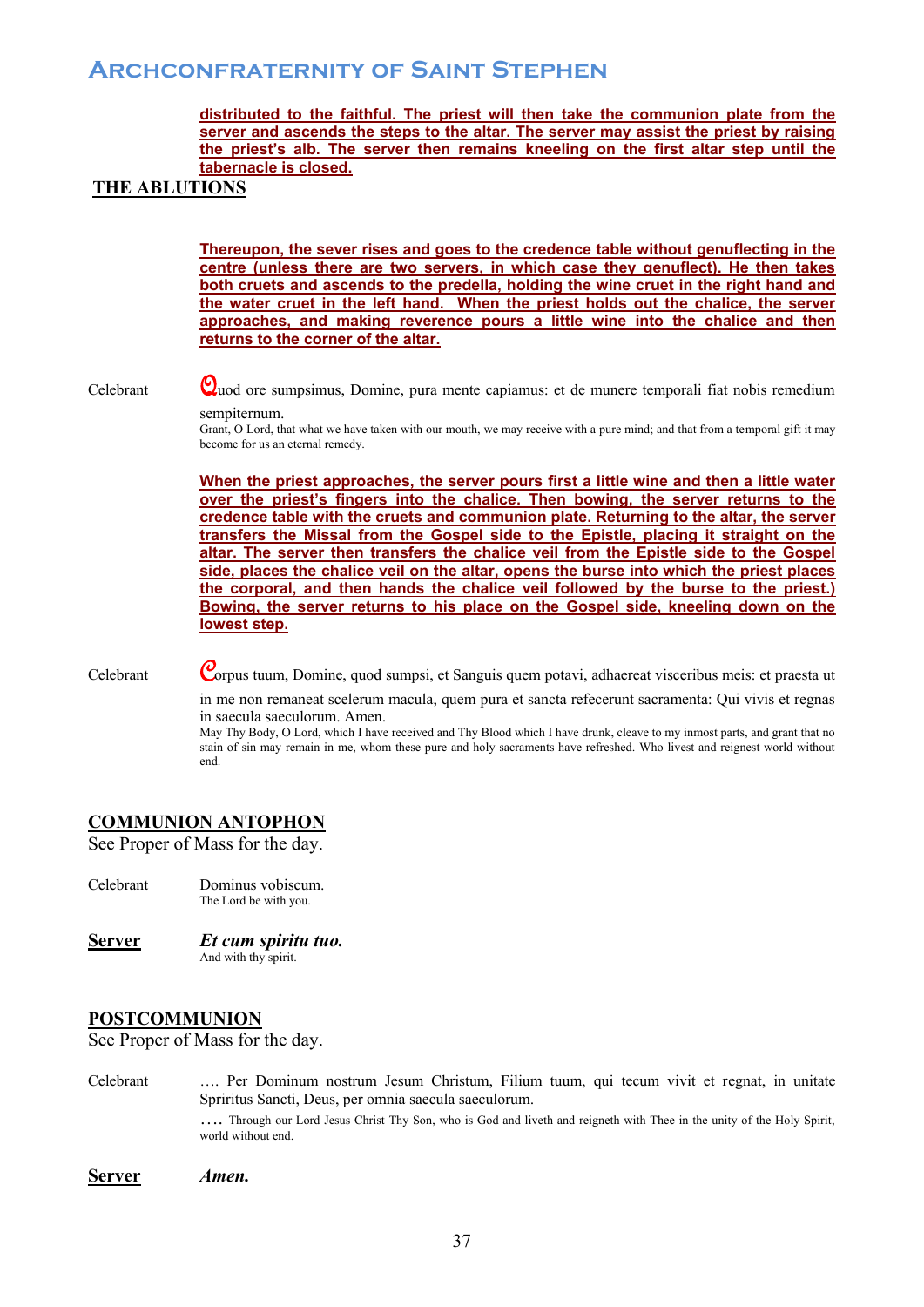## **CONCLUDING PART**

| Celebrant     | Dominus vobiscum.<br>The Lord be with you.                                                                                                                                                                                                                                                                                                                                                                                                                                                                                                                                                                              |                                                                                                                                                        |                                                                                     |  |
|---------------|-------------------------------------------------------------------------------------------------------------------------------------------------------------------------------------------------------------------------------------------------------------------------------------------------------------------------------------------------------------------------------------------------------------------------------------------------------------------------------------------------------------------------------------------------------------------------------------------------------------------------|--------------------------------------------------------------------------------------------------------------------------------------------------------|-------------------------------------------------------------------------------------|--|
| <b>Server</b> | Et cum spiritu tuo.<br>And with thy spirit.                                                                                                                                                                                                                                                                                                                                                                                                                                                                                                                                                                             |                                                                                                                                                        |                                                                                     |  |
| Celebrant     | Ite, Missa est.<br>Go, you are dismissed                                                                                                                                                                                                                                                                                                                                                                                                                                                                                                                                                                                | At Massed for the dead                                                                                                                                 | (Requiescant in pace.)<br>(May they rest in peace.)                                 |  |
| <u>Server</u> | Deo gratias.<br>Thanks be to God.                                                                                                                                                                                                                                                                                                                                                                                                                                                                                                                                                                                       |                                                                                                                                                        | (Amen.)                                                                             |  |
| Celebrant     | Placeat tibi, sancta Trinitas, obsequium servitutis meae: et praesta: ut sacrificium, quod oculis tuae<br>Majestatis indignus obtuli, tibi sit acceptabile, mihique et omnibus, pro quibus illud obtuli, sit, te<br>miserante, propitiabile. Per Christum Dominum nostrum. Amen.<br>May the homage of my bounden duty be pleasing to Thee, O holy Trinity; and grant that the sacrifice which I, though<br>unworthy, have offered in the sight of Thy majesty may be acceptable to Thee, and through Thy mercy be a propitiation for me<br>and for all those for whom I have offered it. Through Christ our Lord. Amen. |                                                                                                                                                        |                                                                                     |  |
| Celebrant     |                                                                                                                                                                                                                                                                                                                                                                                                                                                                                                                                                                                                                         | <b>B</b> enedicat vos omnipotens Deus, Pater, et Filius •, et Spiritus Sanctus.<br>May almighty God bless you, the Father, the Son and the Holy Ghost. |                                                                                     |  |
|               | with the sign of the cross, and responds:                                                                                                                                                                                                                                                                                                                                                                                                                                                                                                                                                                               |                                                                                                                                                        | As the priest gives the last blessing, the server makes reverence and signs himself |  |

**Server** *Amen.*

### **THE LAST GOSPEL**

|                  | When the priest passes to the Gospel side to read the Last Gospel, the server rises |
|------------------|-------------------------------------------------------------------------------------|
|                  | and responds as follows:                                                            |
| Celebrant        | Dominus vobiscum.                                                                   |
|                  | The Lord be with you.                                                               |
| <b>Server</b>    | Et cum spiritu tuo.                                                                 |
|                  | And with thy spirit.                                                                |
| <b>Celebrant</b> | H. Initium sancti Evangelii secundum Joannem.                                       |
|                  | The beginning of the holy Gospel according to St John.                              |
|                  | Having made the triple sign of the Cross and responding:                            |
| <b>Server</b>    | Gloria tibi, Domine.                                                                |
|                  | Glory be to Thee, O Lord.                                                           |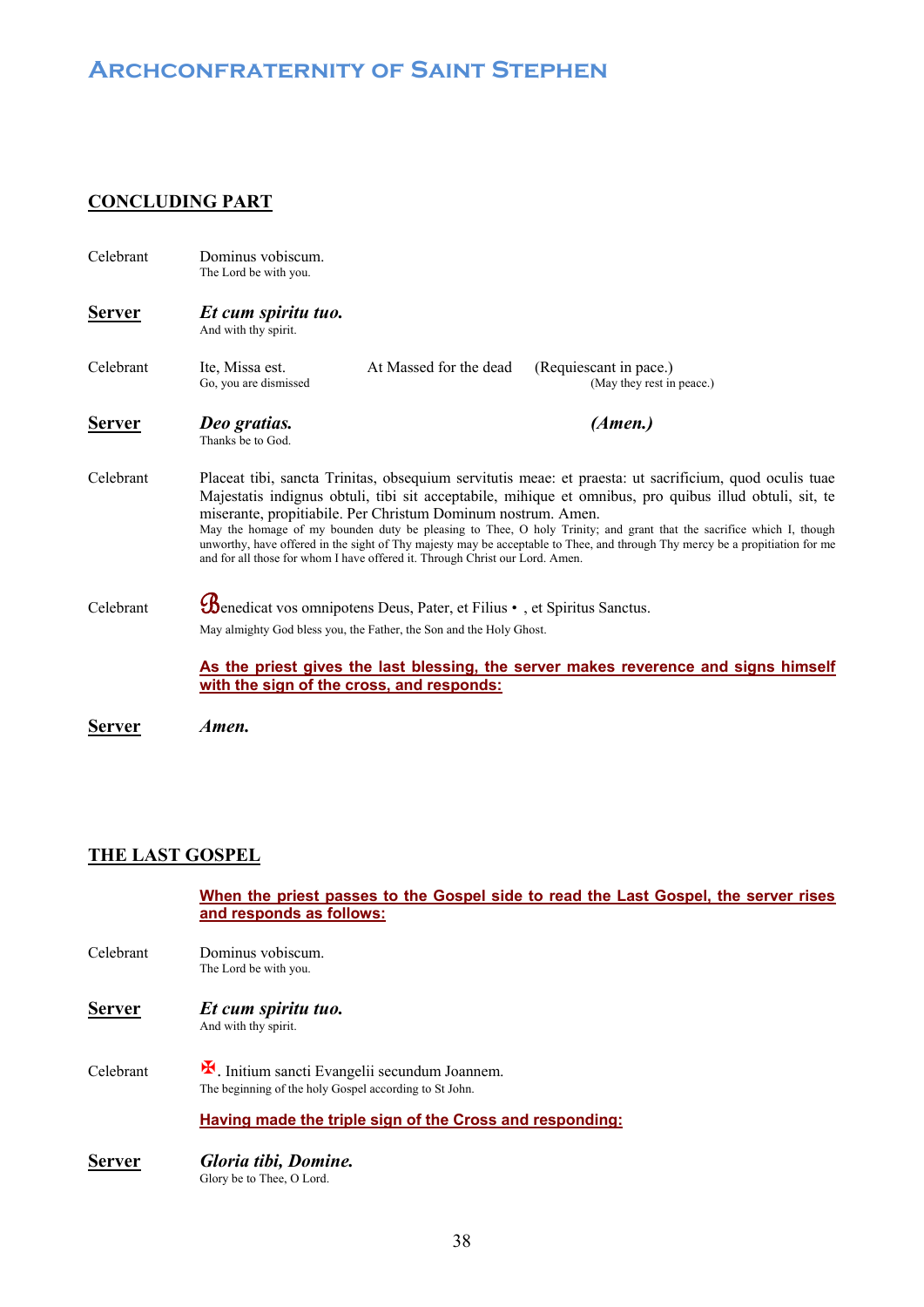### **… the server passes to the Epistle side and remains standing slightly turned towards the Gospel, genuflecting with the priest at the words,** *Et Verbum caro factum est.*

Celebrant 9n principio erat Verbum, et Verbum erat apud Deum, et Deus erat Deum. Hoc erat in principio apud Deum. Omnia per ipsum facta sunt: et sine ipso factum est nihil, quod factum est: in ipso vita

erat, et vita erat lux hominum: et lux in tenebris lucet, et tenebrae eam non comprehenderunt. Fuit homo missus a Deo, cui nomen erat Joannes. Hic venit in testimonium, ut testimonium perhiberet de lumine, ut omnes crederent per illum. Non erat ille lux, sed ut testimonium perhiberet de lumine. Erat lux vera, quae illuminat omnem hominem venientem in hunc mundum. In mundo erat, et mundus eum non cognovit. In propria venit, et sui eum non receperunt. Quotquot autem receperunt eum, dedit eis potestatem filios Dei fieri, his, qui credunt in nominee ejus: qui non ex sanguinibus, neque ex voluntate carnis, neque ex voluntate viri, sed ex Deo nati sunt. (here all kneel) ET VERBUM CARO FACTUM EST, et habitavit in nobis: et vidimus gloriam ejus, gloriam quasi Unigeniti a Patre, plemun gratiae et veritatis.

In the beginning was the Word, and the Word was with God, and the Word was God. The same was in the beginning with God. All things were made by Him, and without Him was made nothing that was made. In Him was life, and the life was the light of men: and the light shineth in darkness, and the darkness did not comprehend it. There was a man sent from God, whose name was John. This man came for a witness, to bear witness of the light, that all men through Him might believe. He was not the light, but was to bear witness of the light. That was the true light, which enlighteneth every man that cometh into this world. He was in the world, and the world was made by Him, and the world knew Him not. He came unto His own, and His own received Him not. But as many as received Him, to them gave He power to become the sons of God: to them that believe in His name: who were born, not of blood, nor of the will of the flesh, nor of the will of man, but of God. (here all kneel) AND THE WORD WAS MADE FLESH, and dwelt among us: and we saw His glory, the glory as of the only-begotten of the Father, full of grace and truth.

### **At the close of the last Gospel, the server responds :**

| <b>Server</b> | Deo gratias. |
|---------------|--------------|
|               |              |

Thanks be to God.

### **Prayers After Mass**

**When the priest kneels on the lowest step to recite the prayers after Mass, the server kneels beside him, holding the prayer card in readiness to hand to the priest when required.** 

Celebrant Hail Mary ….. (x 3) Hail Holy Queen….. Holy Michael, the Archangel… Most Sacred Heart of Jesus…. Have mercy on us (x 3). Prayer to Saint Joseph…… (St Joseph's Parish)

> **As the priest rises to ascend the steps, the server retrieves the biretta and, having genuflected with the priest, hands the biretta to him (kiss the biretta first then the priest's hand if so taught), then preceding him a little conducts the priest to the sacristy.**

> **In the sacristy, bow to the Cross and then to the priest, then kneel for the priest's blessing. Then help the priest to unvest, if he wishes. If you have to extinguish the candles, begin with the one on the Gospel side. Switch off any lights if this is not done by a sacristan. Remove the Missal from the altar, clear the credence table, and cover the altar cloth with its covering. Pour any holy water from the Mass down the sacrarium and rinse the water and wine cruets, and the lavabo dish. Ensure that the sacristy is neat and tidy before leaving. Now say your Guild Prayers after serving, and make your thanksgiving, either before unvesting, or on your way out through the church.**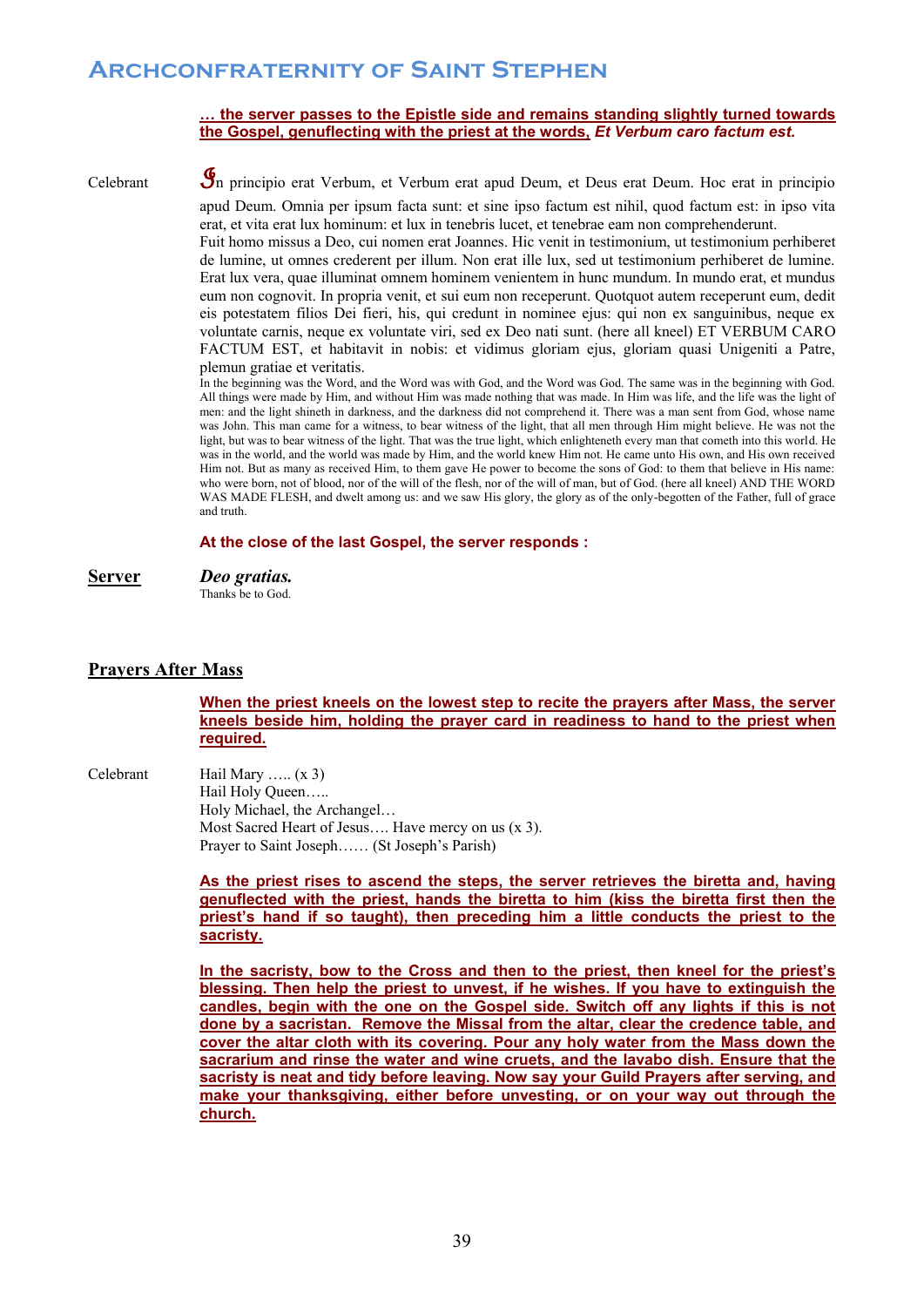### **Low Mass Review**

| 1. | On arriving at the Altar where Mass is to be said, on which side does the server take whilst he awaits the return<br>of the priest from the altar?                         |
|----|----------------------------------------------------------------------------------------------------------------------------------------------------------------------------|
| 2. | Does the server kneel or stand whilst he awaits the return of the priest from the altar?                                                                                   |
| 3. | When the priest makes the sign of the cross at the start of Mass, what does the server do?                                                                                 |
| 4. | What does the server do at the "Gloria Patri" during the prayers at the foot of the altar.                                                                                 |
| 5. | What does the server do when the priest says "Adjutorium nostrum in nomine Domini?"                                                                                        |
| 6. | What does the server do when saying "Misereatur tui omnipotens Deus, et dimisis peccatis tuis, perducat te ad<br>vitam aeternam?" after the priest has said his Confiteor? |
| 7. | What position does the server take when saying the Confiteor?                                                                                                              |
| 8. | What does the server do when he says "et tibi Pater," in the Confiteor?                                                                                                    |
| 9. | When does the server strike his breast during the Confiteor?                                                                                                               |
|    | 10. How many times does the server strike his breast during the Confiteor?                                                                                                 |
|    | 11. When the priest says "Indulgentiam, absolutionem et remissionem peccatorum nostrorum, tribuat nobis<br>omnipotens et misericors Dominus," what does the server do?     |
|    | 12. What orientation does the server take up when the priest says "Deus tu conversus vivificabis nos?"                                                                     |
|    |                                                                                                                                                                            |
|    | foot of the alten and stants<br>muaxrana at tha                                                                                                                            |

13. When the priest completes the prayers at the foot of the altar and starts to ascend the steps what should the server do?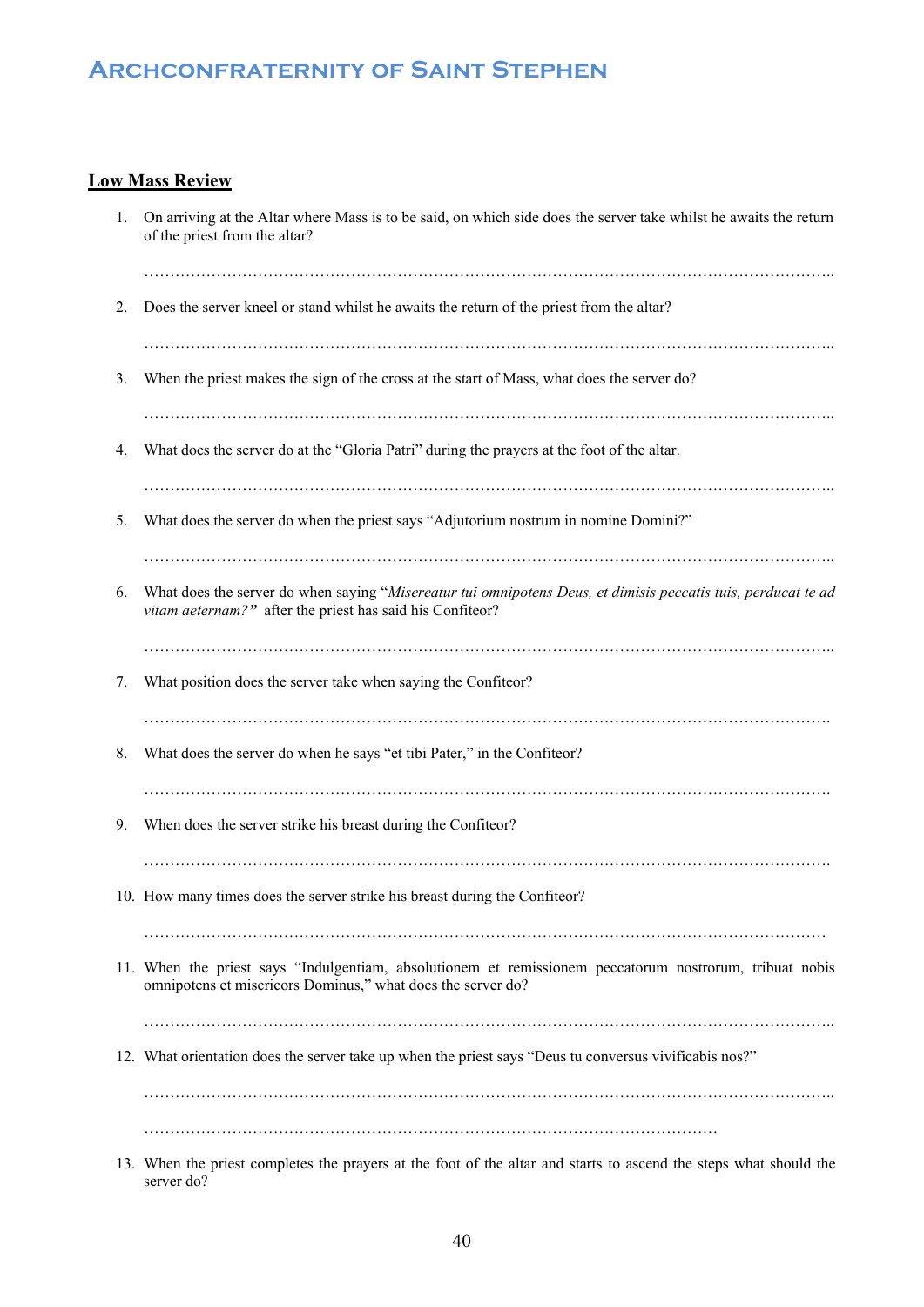| 14. What does the server do with the priest at the Introit?                                   |
|-----------------------------------------------------------------------------------------------|
|                                                                                               |
|                                                                                               |
| 15. Where is the priest standing when he says the Kyrie?                                      |
|                                                                                               |
| 16. How does the server respond when the priest begins the Kyrie?                             |
|                                                                                               |
|                                                                                               |
| 17. How many times does the server say Kyrie eleison?                                         |
|                                                                                               |
|                                                                                               |
| 18. How many times does the server say Christie elsison?                                      |
|                                                                                               |
| 19. How does the server know that the Epistle has ended?                                      |
|                                                                                               |
|                                                                                               |
| 20. How does the server respond at the end of the Epistle?                                    |
|                                                                                               |
|                                                                                               |
| 21. What does the server do after the Epistle has ended?                                      |
|                                                                                               |
|                                                                                               |
|                                                                                               |
| 22. When does the server transfer the Missal to the Gospel side?                              |
|                                                                                               |
| 23. How is the Missal placed on the Gospel side?                                              |
|                                                                                               |
|                                                                                               |
| 24. What position does the server take up just before the priest begins the Gospel?           |
|                                                                                               |
|                                                                                               |
| 25. What does the server do when the priest says "Sequentia sancti Evangelii secundum N?"     |
|                                                                                               |
| 26. During the reading of the Gospel where does the server stand and what is his orientation? |
|                                                                                               |
|                                                                                               |
|                                                                                               |

27. How does the server respond at the end of the Gospel?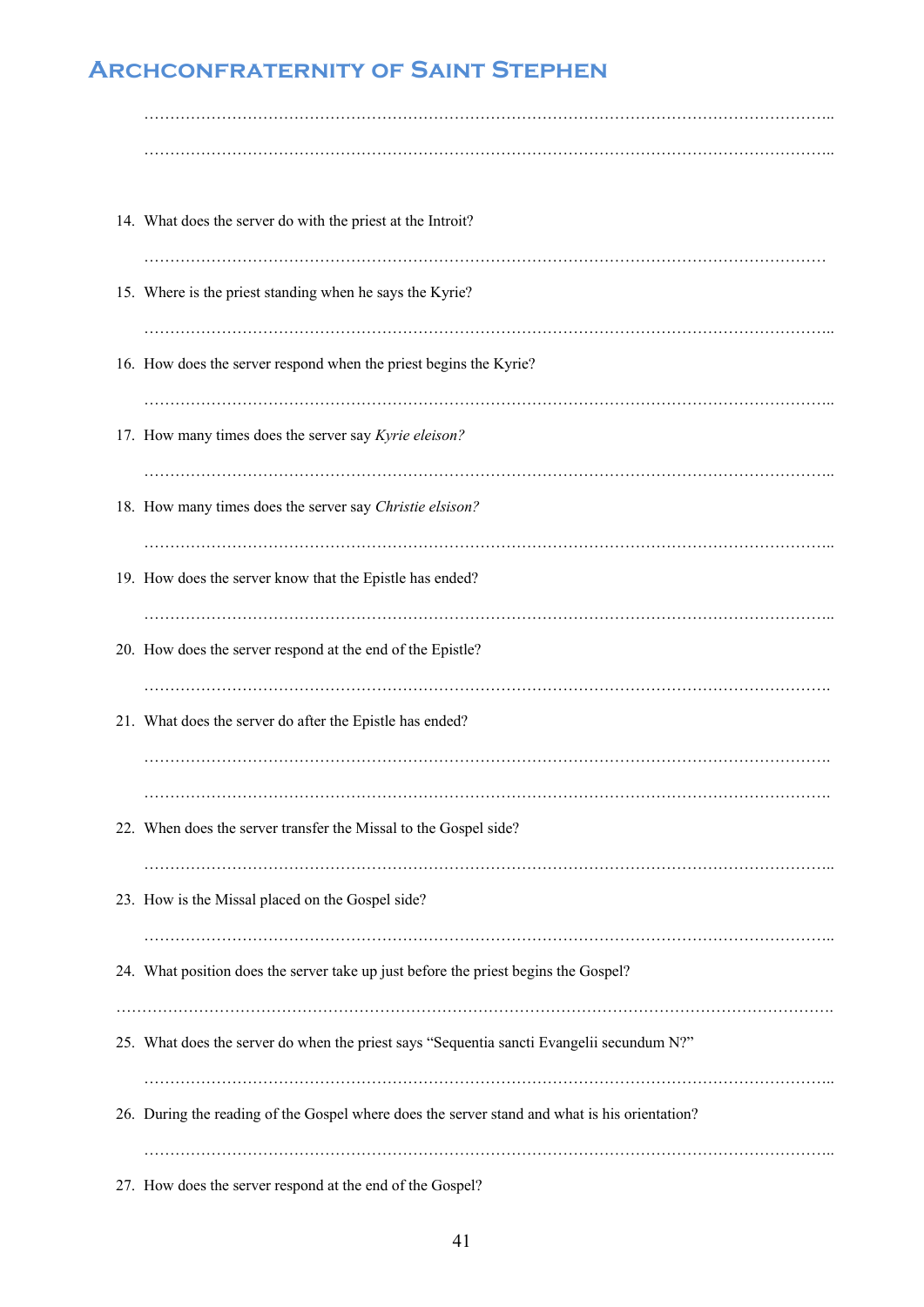| 28. How does the server know that the Gospel has ended?                            |
|------------------------------------------------------------------------------------|
|                                                                                    |
| 29. What does the server do after responding at the end of the Gospel?             |
|                                                                                    |
| 30. Does the server stand or kneel when the Credo is being said during a Low Mass? |
|                                                                                    |
| 31. What does the server do at the end of the Credo together with the priest?      |
|                                                                                    |
| 32. What is the response when the priest says "Dominus vobiscum?"                  |
|                                                                                    |
| 33. When the priest says Oremus at the Offertory Antiphon what does the server do? |
|                                                                                    |
|                                                                                    |
|                                                                                    |
| 34. Where and how is the Chalice veil placed after being received from the priest? |
|                                                                                    |
|                                                                                    |
| 35. What does the server do after handling the Chalice veil?                       |
|                                                                                    |
| 36. Describe how the server holds the cruets for presentation to the priest?       |
|                                                                                    |
|                                                                                    |
|                                                                                    |
|                                                                                    |
| 37. What reverence is made to the priest when the cruets are presented?            |
|                                                                                    |
|                                                                                    |
| 38. Describe how the server offers the water and wine cruets to the priest?        |
|                                                                                    |
|                                                                                    |
|                                                                                    |
|                                                                                    |
| 39. Describe how the server prepares for the lavabo?                               |
|                                                                                    |
|                                                                                    |
|                                                                                    |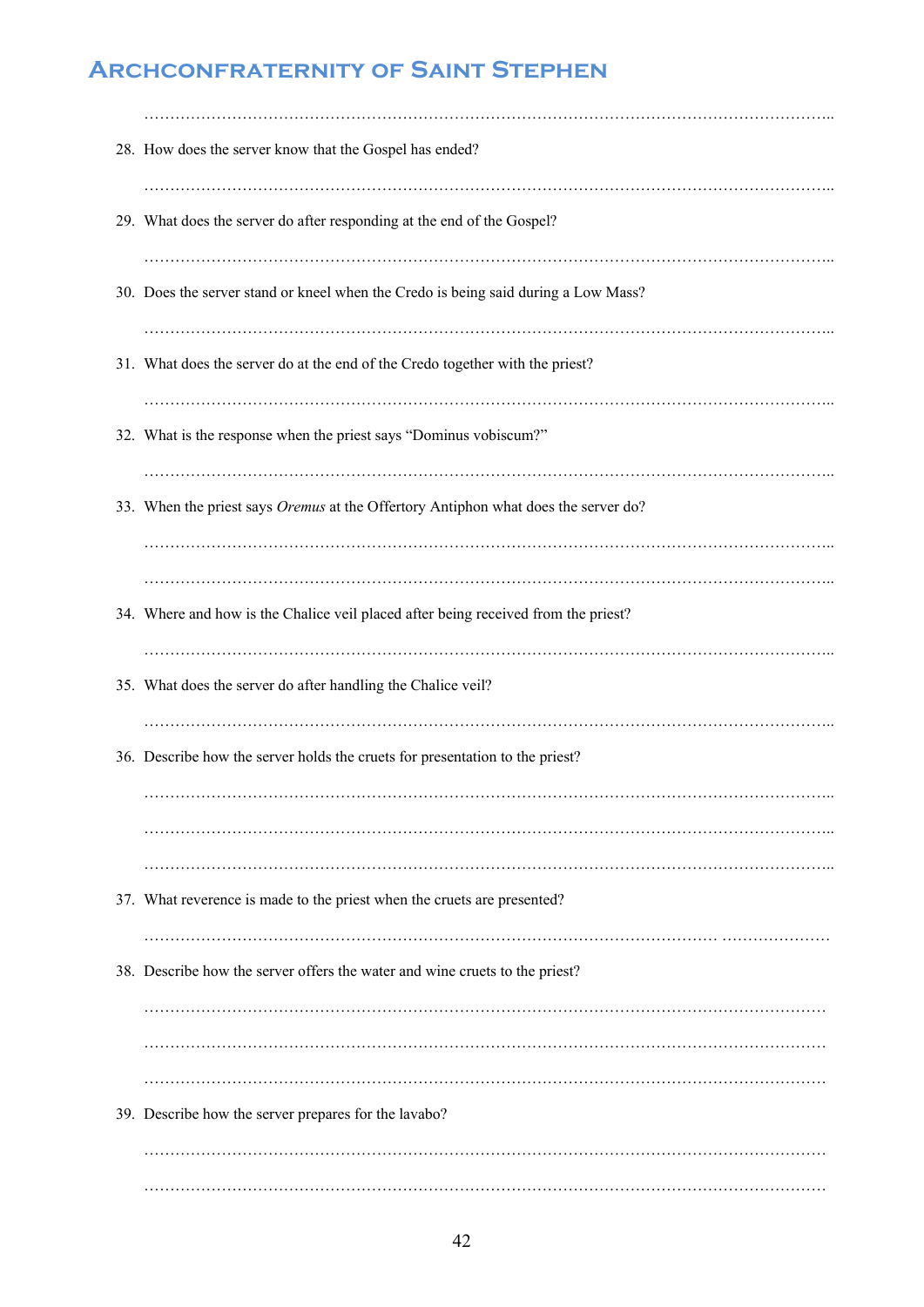| 40. What does the server do at the lavabo?                                                                                                           |
|------------------------------------------------------------------------------------------------------------------------------------------------------|
|                                                                                                                                                      |
|                                                                                                                                                      |
| 41. Having made a simple reverence towards the priest and having removed the cruet, dish and cloth to the<br>credence, what does the server do next? |
|                                                                                                                                                      |
|                                                                                                                                                      |
| 42. When does the server respond with the words, "Suscipiat Dominus sacrificium"                                                                     |
|                                                                                                                                                      |
| 43. What is the response when the priest says, "Per omnia saecula saeculorum."                                                                       |
|                                                                                                                                                      |
| 44. What does the server do at the <b>Santus</b> ?.                                                                                                  |
|                                                                                                                                                      |
| 45. What does the server do when the priest spreads his hands over the oblation?                                                                     |
|                                                                                                                                                      |
|                                                                                                                                                      |
|                                                                                                                                                      |
| 46. Does the server genuflect before he ascends the steps of the altar at the Consecration?                                                          |
| 47. What reverence does the server make when the priest bows low to effect the Consecration?                                                         |
|                                                                                                                                                      |
| 48. When the priest genuflects at the Consecration how many times are the bells rung?                                                                |
| 49. At the Elevation of the Host and the Chalice during the Consecration how many times are the bells rung?                                          |
|                                                                                                                                                      |
| 50. When does the server raise the priest's chasuble?                                                                                                |
|                                                                                                                                                      |
|                                                                                                                                                      |
| 51. Does the server genuflect on descending the steps of the altar after the Consecration?                                                           |
|                                                                                                                                                      |
| 52. What does the server say to end the Pater Noster?                                                                                                |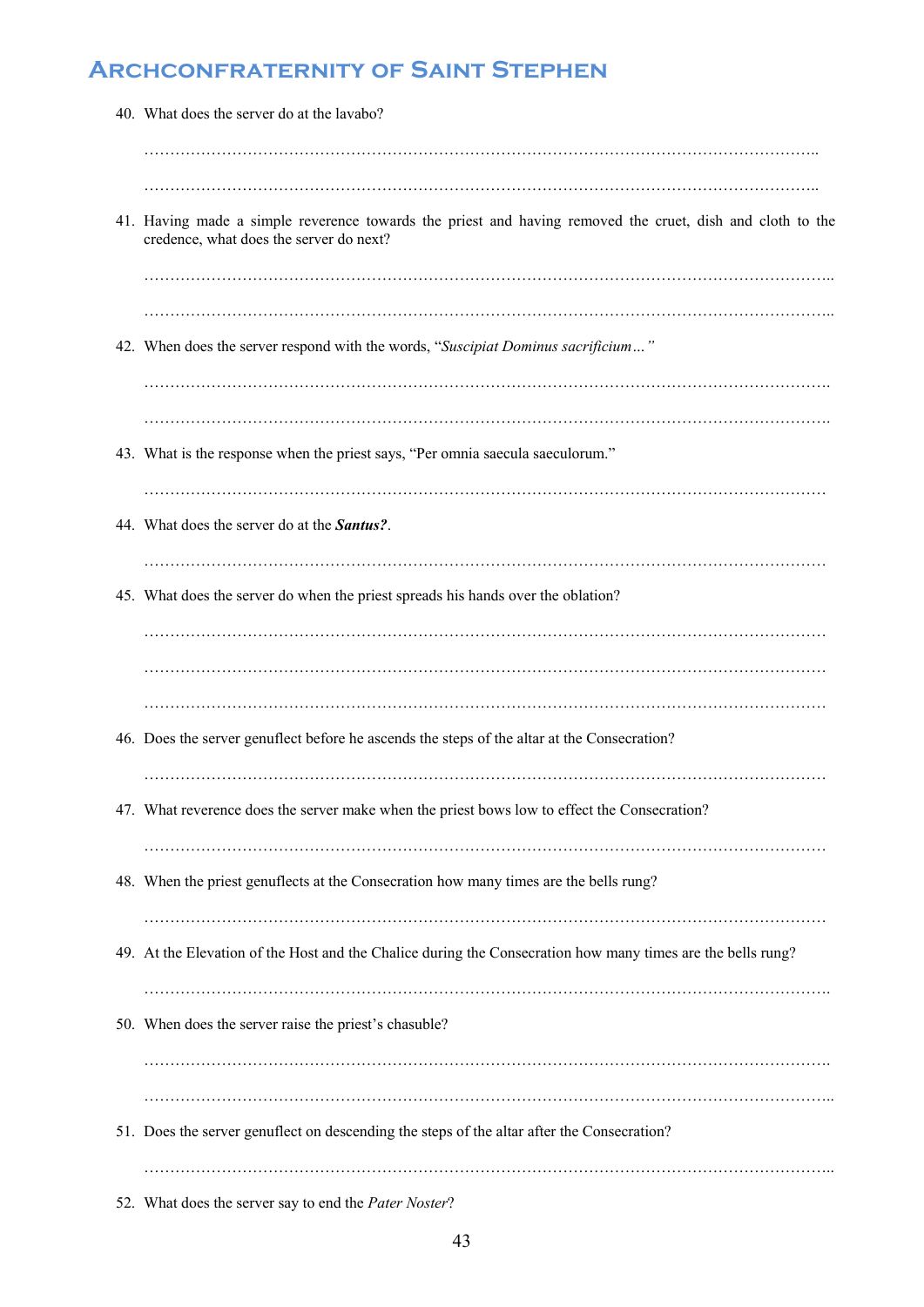| 53. What does the server do at the Agnus Dei?                                                            |
|----------------------------------------------------------------------------------------------------------|
| 54. How does the server ring the bell at the priest's Domine, non sum dignus?                            |
|                                                                                                          |
| 55. What four steps does the server take when the priest uncovers the Chalice?                           |
|                                                                                                          |
|                                                                                                          |
| 56. At what point does the server start the Confiteor?                                                   |
| 57. What does the server do when the priest says Domine, non sum dignusbefore communion of the faithful? |
| 58. What is the function of the Communion Plate and how should it be handled.                            |
|                                                                                                          |
| 59. After Communion of the faithful what does the serve do?                                              |
|                                                                                                          |
| 60. At what point can the server rise and go to the credence table?                                      |
|                                                                                                          |
| 61. What does the server take with him when he ascends to the predella?                                  |
| 62. What sign is given for the server to pour wine into the Chalice?                                     |
| 63. What is poured over the priest's fingers during the ablutions?                                       |
| 64. What does the server do with the Communion Plate and cruets?                                         |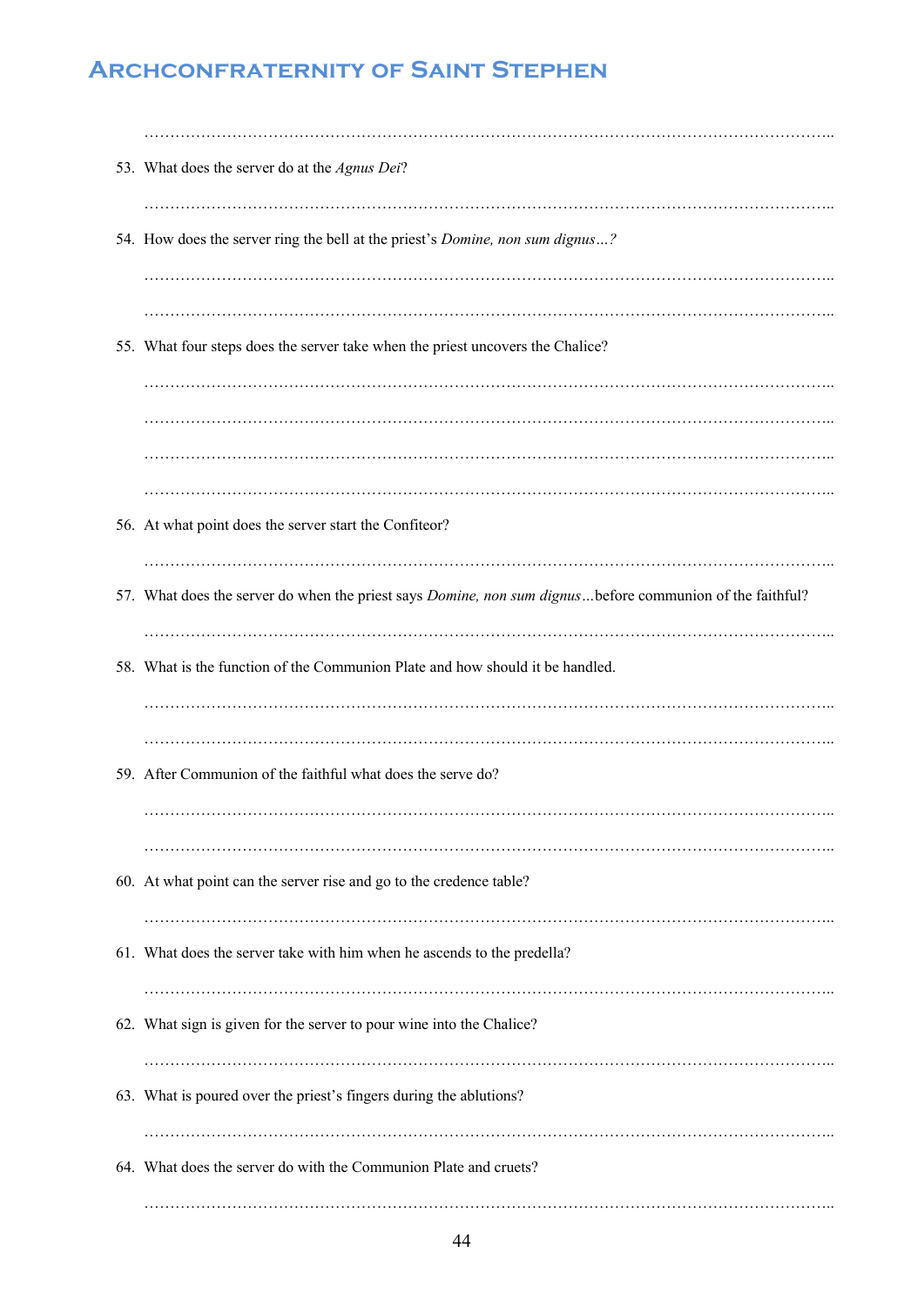| 65. After returning to the altar from the credence table what does the server transfer first, the Missal or the Chalice<br>veil? |
|----------------------------------------------------------------------------------------------------------------------------------|
|                                                                                                                                  |
| 66. Describe the transfer of the Chalice veil?                                                                                   |
|                                                                                                                                  |
| 67. After the Chalice veil transfer and making a simple reverence, where does the server kneel?                                  |
| 68. What does the server do during the last blessing?                                                                            |
|                                                                                                                                  |
| 69. What is a Triple Sign Of The Cross and when is it made during a Low Mass?                                                    |
|                                                                                                                                  |
|                                                                                                                                  |
| 70. What position does the server take when the priest reads the Last Gospel?                                                    |
| 71. What does the server say at the end of the Last Gospel?                                                                      |
| 72. When the priest kneels to say the prayers after Mass what does the server do?                                                |
|                                                                                                                                  |
|                                                                                                                                  |
| 73. To whom are the two bows made once in the sacristy after Mass and in what order?                                             |
| 74. What should the server do for the priest's blessing?                                                                         |
|                                                                                                                                  |
| 75. List five things that the server should do after the priest's blessing?                                                      |
|                                                                                                                                  |
|                                                                                                                                  |
|                                                                                                                                  |
|                                                                                                                                  |
|                                                                                                                                  |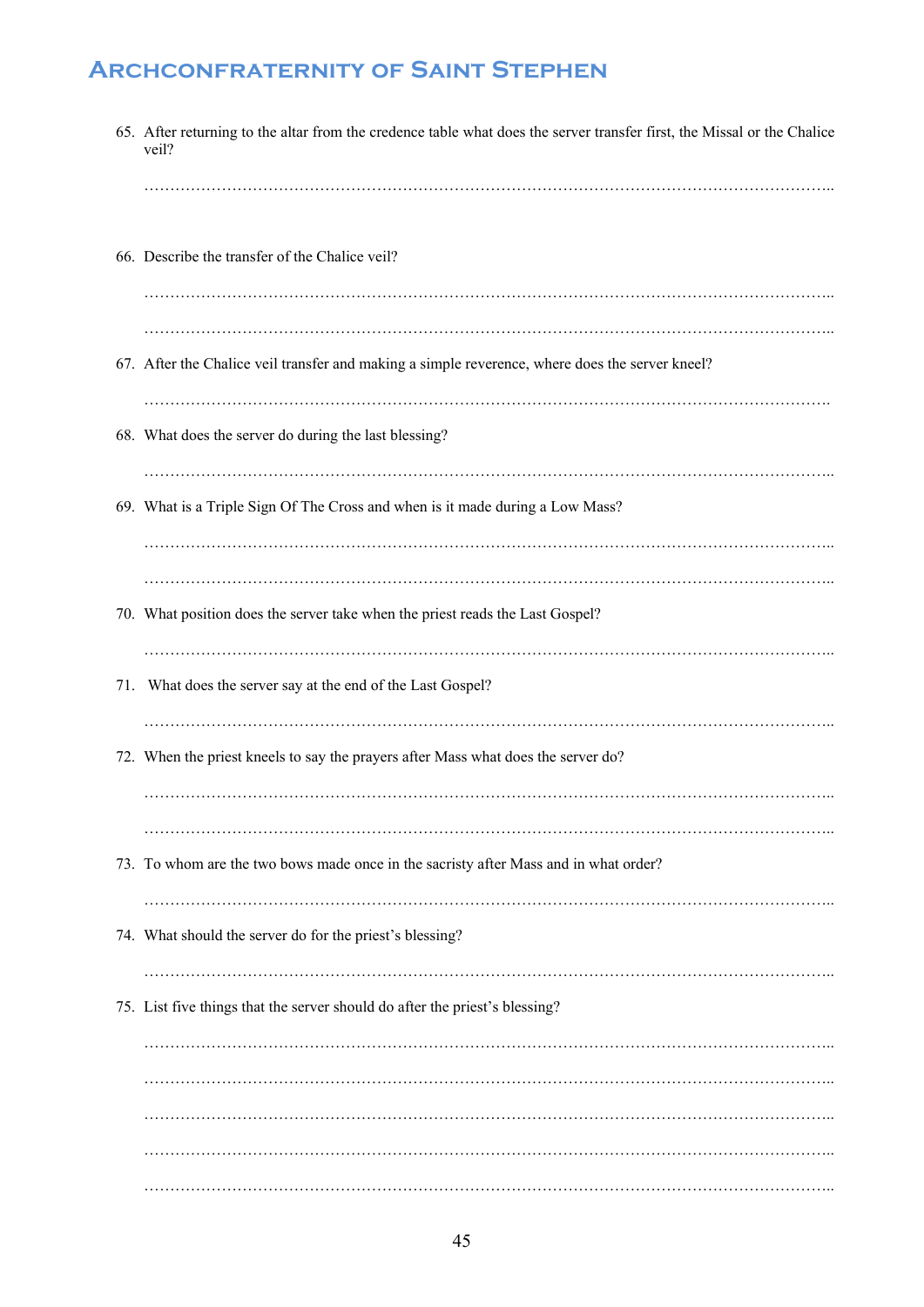### **The Holy Sacrifice of the Mass : Its Parts Explained**

### **Mass of the Catechumens**

### **I will go unto the altar of God**

The Priest voices his happiness at being able to approach the altar and our earnest resolution to be worthy to offer the Sacrifice. He calls upon God to help us wage a successful fight against all that would make us unworthy.

### **Confiteor**

A real drama of contrition. We place ourselves in the court of heaven before the judgement seat of God. Around the Eternal Judge are grouped the saints : Our Blessed Mother, Mary, St Michael, St John the Baptist, and Saints Peter and Paul. As the accused we stand before them and cry out that all may hear, "Though my fault, though my fault, though my most grievous fault." Having thus confessed our guilt, and still standing before these heavenly intercessors, we beg them to obtain for us mercy.

### **May we enter with pure minds**

Ascending the steps to the altar, the priest prays that we may enter with pure hearts unto the altar, symbolized by the Jewish Holy of Holies. The prayers at the foot of the altar begin with the expressed desire to enter the Holy of Holies; they close with the realization of that desire.

### **By the Merits of the Saints**

The kissing of the altar is an outward expression of respect for the saints whose relics are contained in the altar stone. It is also an external sign of reverence to the altar upon which the Sacrifice of the New Covenant is soon to take place. The kissing of the altar has also a deeper symbolical meaning and signifies the kiss which the spouse of Christ, the Church, gives to her bridegroom, Christ. For the altar itself is a symbol of Christ.

### **The Introit / Entrance Chant**

The Introit, the first prayer which the priest recites from the Missal, awakens in us the sentiments we should have at the beginning of and during the entire Mass. It is, as it were, the overture, the theme, to the solemn drama, which is about to begin.

### **Kyrie Eleison and Gloria**

The priest, in our name and in his own, earnestly begs God for His mercy in three Greek phrases : Kyrie eleison, Christe eleison, and Kyrie eleison (Lord, have mercy; Christ, have mercy; Lord, have mercy). This request, directed three times to each person for the Trinity, expresses our desire worthily to offer the redeeming Sacrifice and through it to receive an abundance of God's grace.

Standing at the center of the altar, the priest recites the Gloria, a hymn of praise, whose introductory words are taken from the song the angels sang the first Christmas night when Christ was born. In this prayer, we, though the priest, glorify and adore first the Father, then the Son, and finally the Holy Ghost. In the second of these three parts of the Gloria, in addition to praising the Son, we also petition Him for personal salvation, which he merited for us by His redeeming death. In short, the Gloria is a joyful answer of the petition of the Kyrie. In the Kyrie we acknowledged our need of God's help; in the Gloria we cry out with joy and gratitude because through Christ God's grace is ours.

### **Dominus Vobiscum (The Lord be with you)**

After the Gloria the priest kisses the altar, turns around and speaks to us in the ancient form of Christian greeting *Dominus Vobiscum.* Spreading his hands as he pronounces these words, the priest symbolically manifests his desire to spread among us those graces which he receives through contact with Christ as he kisses the altar. With this greeting the priest wishes also to call to out attention what follows, saying to us in effect : pay heed, something important is coming. He is referring to the collect.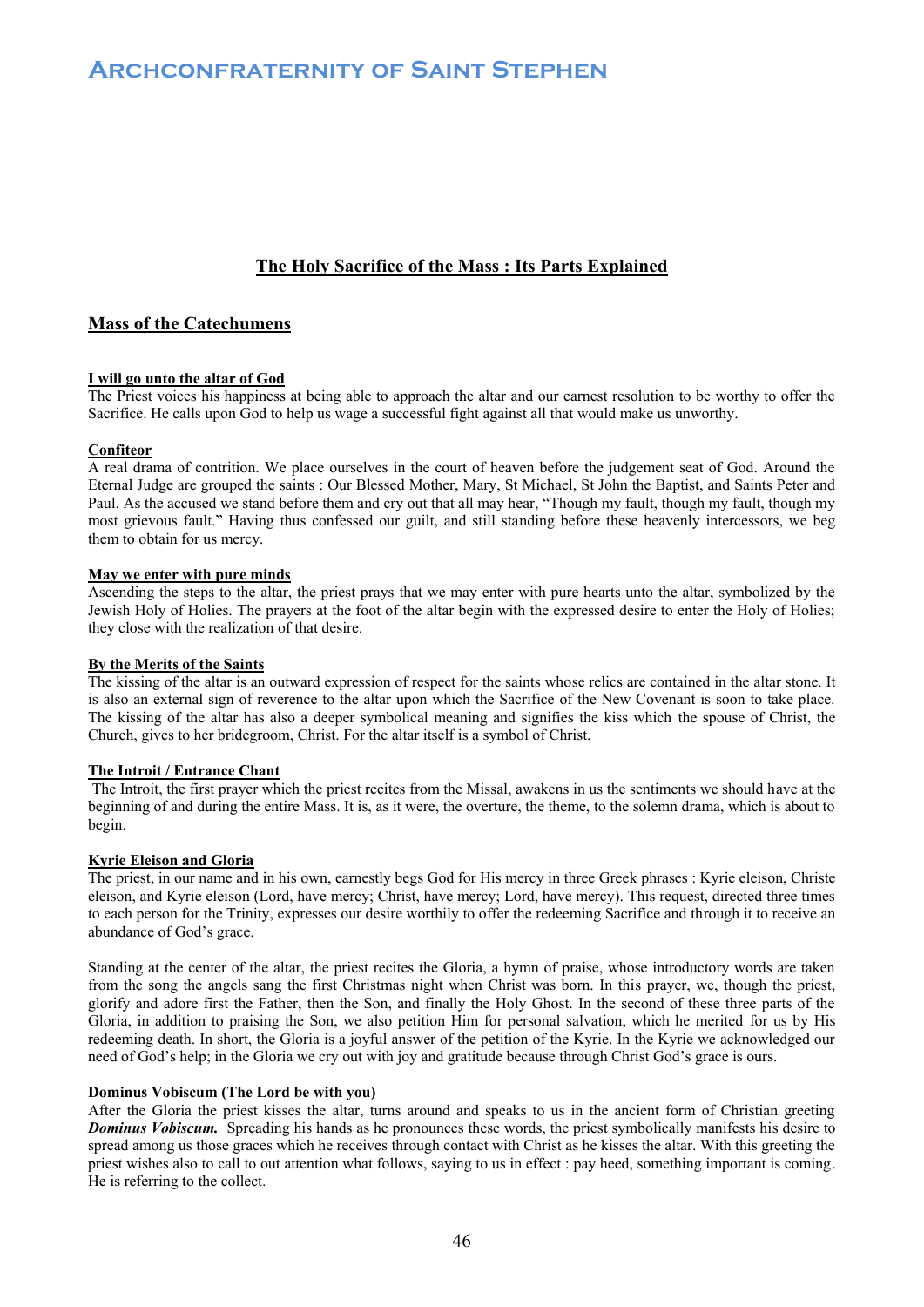### **Oremus / The Collect**

The Collect is the keynote petition of the day directed to God the Father. It is different in each Mass, for in each Mass a different request or petition is made to God. On the feasts of the various events of Chirst's life or on saint's days, we ask to receive that virtue or favour suggested by the event of saint being commemorated; in a Requiem Mass we ask for eternal rest for a particular soul. The Collect usually closes with the phrase; "through Our Lord Jesus Christ, Thy Son, Who liveth and reigneth with Thee in the Unity of the Holy Ghost, God, world without end." For only through Christ can our prayers be heard.

At the end of the Collect the mood of the Mass changes. Thus far we have been speaking to God, telling Him of our contrition in the Confiteor, of our loning for mercy in the Kyrie, praising Him in the Gloria, and asking some particular favour of Him in the Collect. The climax of our prayer had been reached. Now, we cease speaking and begin to listen. Now God will speak to us. Part of our preparation for each renewal of the Sacrifice of Calvary is this instruction to which we listen with reverence and attention.

### **The Epistle**

The priest reads the Epistle, usually a section from a letter of one of the Apostles to the early Christian communities. It is the first vehicle employed by God to speak to us in the Mass. He uses one of his Apostles to carry His message.

### **The Gradual**

The priest then pauses for an interlude during which he reads the Gradual, a few verses of Scripture. This gives us time to reflect on what we have heard in the Epistle, and is meant to be an echo of the Epistle, to express our reaction to its teaching, to make articulate our thoughts after hearing the Epistle's message from God.

### **The Alleluia**

The Alleluia looks forward to the Gospel. In it we express our joy of anticipation as we await the words of Christ in the Gospel. Since it is joyful chant, it is omitted during Lent and on certain other penitential days, when the priest reads in its place the Tract – longer, but less joyful than the Alleluia. (In five Masses – Easter, Pentecost, Corpus Christi, the Seven Sorrows and the Requiem Mass, this interlude between the Epistle and Gospel contains also a long medieval poem known as a Sequence.)

### **The Gospel**

The priest bows low at the center of the altar and asks God to cleanse his heart and lips that he may worthily proclaim the Holy Gospel. Since the priest is about to lend his tongue and his lips to Christ, they must be made holy. The Gospel is meant for our instruction; the Gospel is Christ Himself speaking to us. The ceremonies surrounding the reading of the Gospel indicate its special significance. We all stand during the Gospel out of respect for the words of Christ; before reading, the priest makes the Sign of the Cross on the book and upon himself, for he is about to read to us the words of the crucified Christ; at the end of the reading the priest kisses the book to show his respect for the words of Christ; finally, the server, when the reading had been completed, say, "Laus Tibi, Christe." "Praise to Thee, O Christ."

### **The Sermon**

This is the third time that God speaks to us. All three messages (Epistle, Gospel and Sermon) come from God. Our place is to listen attentively and to apply His words to ourselves.

### **The Creed /** *Credo*

The priest at the center of the altar recites the Creed, which is his and our profession of faith. It contains a list of the chief truths of our religion and expresses our steadfast belief in them. To what God has told us in the Epistle, Gospel and sermon we have listened. In the Creed, a fitting conclusion to the triple instruction, we tell Him that we have accepted His truths.

### **Mass of the Faithful**

Now the sacrifice is to begin. A sacrifice is the symbolic giving of ourselves to God. In the Old Testament the Jews sacrificed a lamb. In killing the lamb and offering the victim to God Almighty, they were equivalently making an offering of their own lives to God. At Mass we , too, offer God a gift that symbolizes ourselves. We offer Him bread and wine – our food and drink provided for the Sacrifice by us. We give ourselves, we make an oblation of ourselves to God – under the symbols of bread and wine. Self-surrender, the giving of oneself, is part of the very essence of all religion. But the Mass is more. The real gift offered to God at Mass is the infinitely precious Christ Himself, the Divine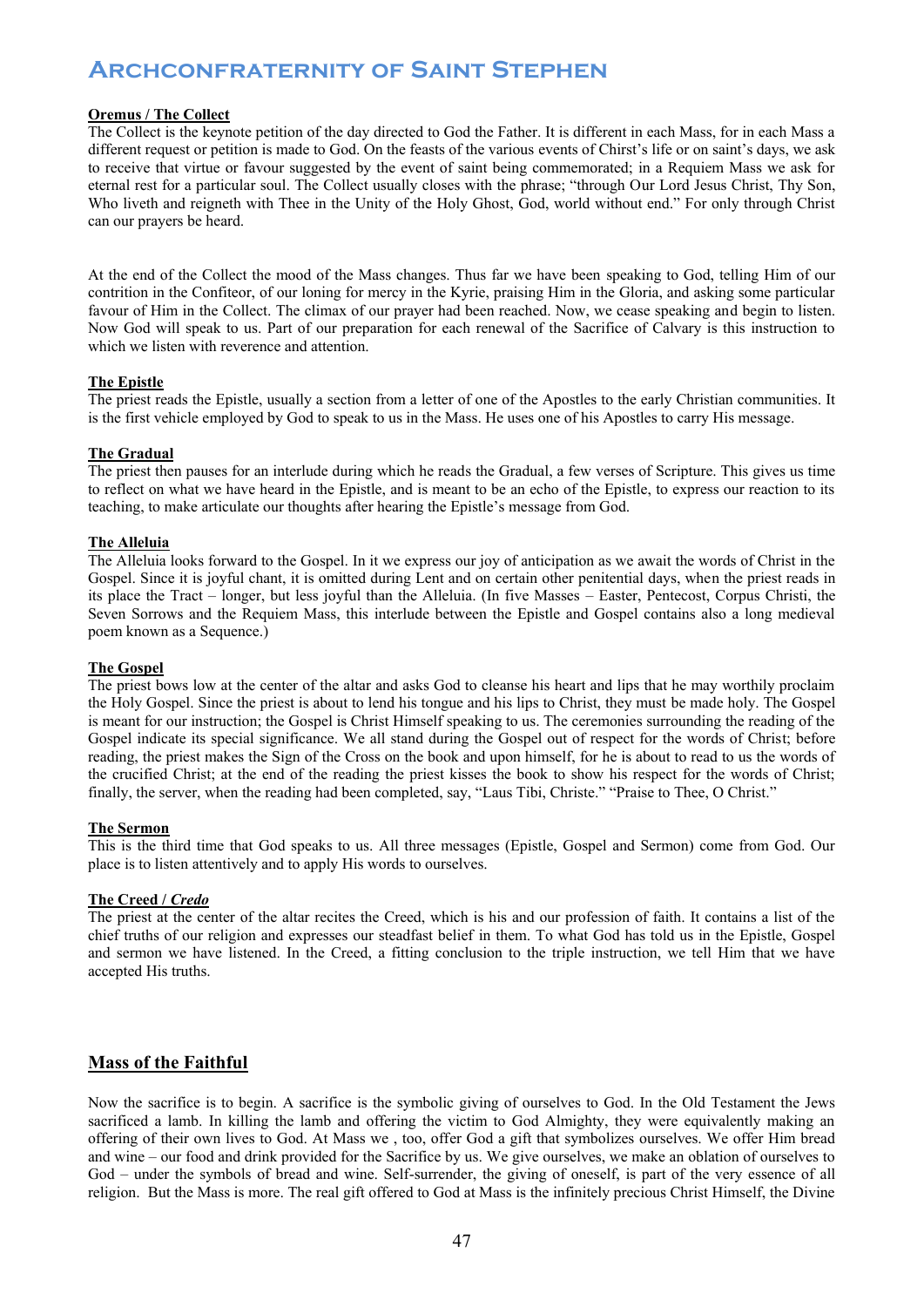Son of God. It is this spotless victim, Christ, who will be presented to God for us. With the eyes of faith we see the death of Christ made present again on the altar, the Sacrifice of Calvary, in an unbloody manner.

### **The Offertory**

After the *Dominus Vobiscum*, which introduces the Offertory, the priest says, *Oremus*. Next the priest recites a single psalm verse, the Offertory antiphon.

**Offertory antiphon.** The Offertory chant, of which our antiphon is a relic, was sung during the rite of oblation when the people carried the bread and wine in procession to the celebrant.

**Offering of the bread.** The offering of the bread and wine, already envisages the offering of Christ Himself into whom they are to be transformed. Raising his eyes to heaven, the priest speaks to God in these word : "Receive, O Holy Father, Almighty, Eternal God, this spotless host, which I, Thy unworthy servant, do offer unto Thee, my Living and True God, for my own countless sins, offences, and negligences, and for all here present; as also for all faithful Christians, living and dead, that it may avail for my own and for their salvation unto life eternal, Amen."

**Preparation of the chalice.** It was the custom of the Jews to mix water with wine at the sacrificial meal of the Passover. Christ, therefore, took water with his wine at the Last Supper. This ancient rite of mixing water with the wine has become a symbol of the union of Christ with Christians. Christ became a Man in order to make us sharers, partakers of His divine nature. This commingling of wine and water symbolize the divinizing of human nature. Before taking the water, the priest blesses it, but not the wine, because the signifies Christ who needs no blessing, while the water represents us who have great need of God's benediction. Just as the drops of water are absorbed into the wine, so should we seek to become sharers through grace in the divine nature. The prayer said while it is carried out is a magnificent commentary on the rite.

**Offering of the wine.** Offering the chalice of salvation means praying "for the salvation of the whole world. "We offer unto Thee, O Lord, the chalice of salvation, beseeching Thy clemency, that it may rise up in the sight of Thy divine majesty, as a savour of sweetness, for our salvation, and for that of the whole world.

**Incensing of the offerings and the altar**. Incense, which is a symbol of prayer which goes up to God as a sweet fragrance acceptable to Him, is also a mark of honour offered to holy things: the Eucharist, the Gospel, the celebrant and the faithful as members of Christ consecrated to God. The incensing of the altar recalls its consecration when the frequent censing carried out designated it as a place of sacrifice, a sacred spot reserved to God alone.

**In a spirit of Humility**. In the prayer spoken by the priest after he has offered the wine, he bows and utters the words of the three young men of biblical times who entered the fiery furnace to give their lives heroically to God; "May we be received by Thee, O Lord, in the spirit of humility and contrition of heart, and grant that the sacrifice which we offer this day in Thy sight may be pleasing to Thee, O lord God." In the fiery furnace of life we offer God our trials in union with Christ's offering on the Cross. Joined with His offering, our gift increases immeasurably in value.

**Come, Thou Sanctifier**. The priest now begs the Holy Ghost to sanctify and to bless the gifts he is offering. This prayer is accompanied by one of the most beautiful gestures of the Mass. Raising his eyes to heaven, the priest extends and raises his hands, dramatically showing his deep longing and desire for the coming of the Holy Ghost. Concluding the same prayer and making the Sign of the Cross with his right hand over the bread and the wine, the priest asks that the Holy Ghost bless and transform the offering. The priest's prayer must be in our hearts also as we ask the Holy Ghost to descend upon our gifts and to make them divine.

**Lavabo.** As the celebrant washes his hands he prays for that purity of soul depicted in the psalm. Since the priest stands at the altar representing us in the pews, it is a reminder also of the purity we must have when we offer the Sacrifice through his hands.

### **Prayer to the Blessed Trinity**

This prayer is am admirable summary of the meaning and implications of the Mass. "Receive, O Holy Trinity, this oblation which we make to You *in remembrance of the Passion, Resurrection and Ascension of Our Lord Jesus Christ,* and in honour of blessed Mary ever Virgin, of blessed John the Baptist, the holy Apostles Peter and Paul, of these and of all the saints; that it may avail to their honour and our salvation, that that they may be pleased to intercede for us in heaven, whose memory we now keep on earth. Though the same Christ Our Lord. Amen."

**Orate Fratres.** With one prayer after another the priest had offered our gifts and asked God to accept them. Now, turning towards us, he instructs us also to pray that his sacrifice and ours may be acceptable to God. The server answers for us with the words, "May the Lord accept the sacrifice from your hands to the praise and glory of His Name, to our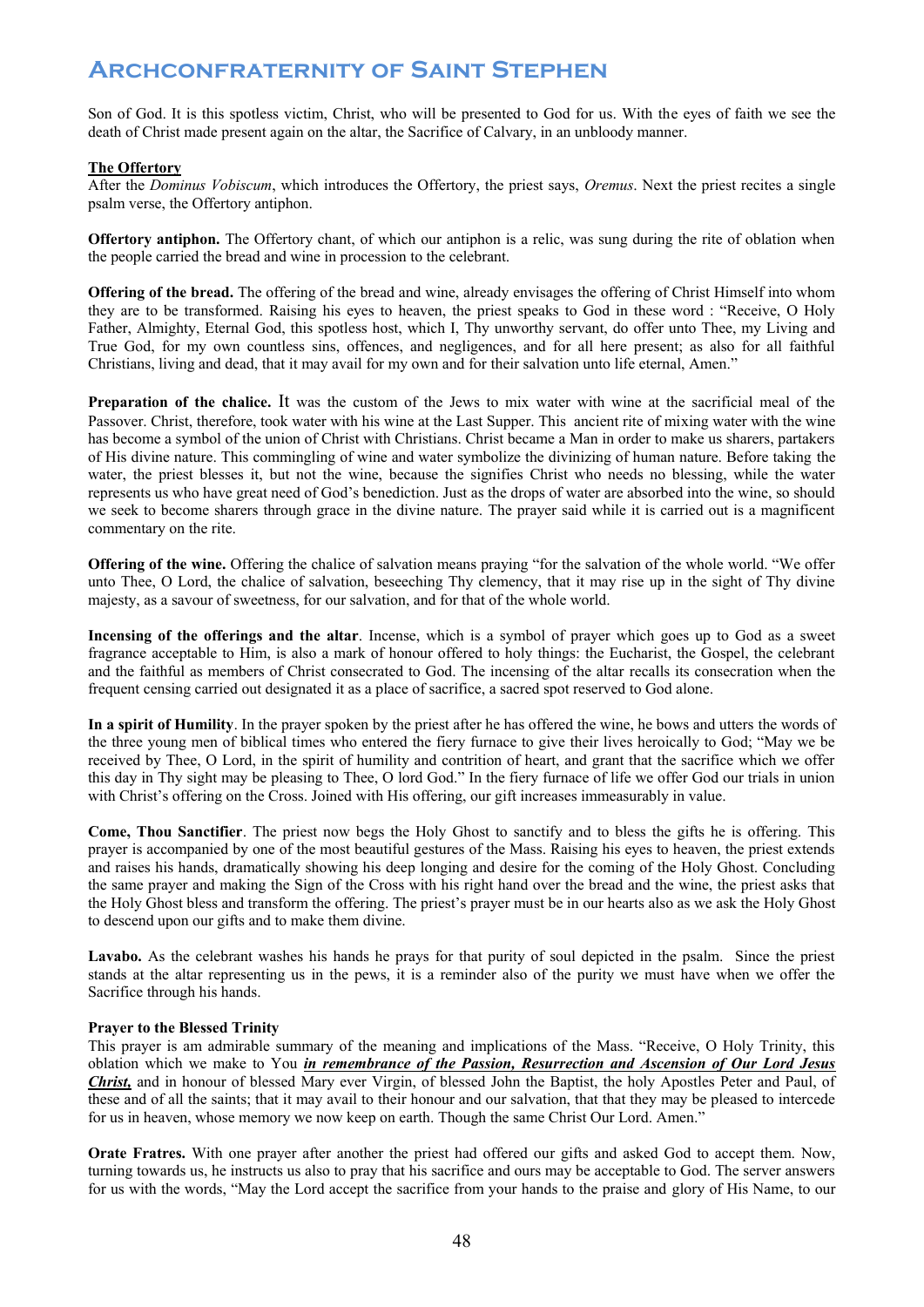own benefits, and for that of the whole Church." With these words all our intentions in the Mass are again summed up. The priest then adds, "Amen."

### **Secret.**

The Secret is essentially a prayer "over the offerings set apart for the sacrifice." It changes in every Mass and usually contains some reference to the feast or the season being celebrated. More important, each secret prayer contains another request that God accept the offering we have made. With the secret prayer, the Offertory ends and introduces the actual oblation of the sacrifice in the great prayer of the Canon.

### **The Canon : Offering of the Sacrifice**

We now approach the most important part of the Mass, when bread and wine will be transformed and made divine.

**Preface to the Canon.** The Preface is a forward to the Canon. As an introduction to a new part comes a dialogue between celebrant and congregation. The pressing nature of this dialogue shows clearly enough that we are coming now to the very heart of the Mass. The celebrant does not confine himself, as with the ordinary prayers, to the greeting *Dominus vobiscum;* he emphasizes what should be our disposition in approaching the holy mysteries; *Lift up your hearts*, and he then goes on to show what is the theme of the great Eucharistic prayer: *Let us give thanks to the Lord our God.* We anticipate the consecration and we thank God in advance of what He will do. Our Lord at the last Supper "gave thanks" at the beginning of the Sacrifice. We, too, thank God that we can offer the supreme Sacrifice.

**Sanctus.** The Preface leads us into the Sanctus. When the prophet Isaias was granted a vision of God, he saw the angels before God crying to one another, "Holy, Holy, Holy, Lord God of Hosts, all the earth is full of His glory. On Palm Sunday when Our Lord triumphantly entered the city of Jerusalem, the crowd cried out, "Hosanna to the Son of David! Blessed is He who comes in the name of the Lord! Hosanna in the highest. We borrow these words to express our own praise of God.

### **CANON OF THE MASS**

- **a. Te igitur.** The celebrant asks God, through Christ our Lord, to accept the sacrifice of His Son, offered for the redemption of mankind to the glory of His divine majesty.
- b. **In primus.** Next he prays for the whole Church, for Pope, for bishop of the diocese and for bishops of the whole world.
- **c. Memento of living.** Then he prays for those whom he wishes particularly to commend to God and for all present.
- **d. Communicantes.** In union with the saints of heaven, especially with our Lady, the apostles and martyrs, he lays claim to their merits and prayers.
- **e. Hanc igitur.** Reverting to the oblation, the celebrant stretches his hands over the host and chalice, as the high used to do over the victim of the sacrifice, showing by this action that Christ, the unblemished victim of the Christian sacrifice, substitutes Himself for us.
- **f. Quam oblationem.** A last, urgent prayer before the Consecration that God may be pleased to change our offering into Body & Blood of His dearly beloved Son.
- **g. Consecration.** Now the celebrant, identifying himself with Christ, whose every gesture he reverently reproduces, pronounces slowly but without pausing, first over the bread and then over the wine, the words used by Jesus at the institution of the Eucharist on the day before He suffered. And the mystery is accomplished, the Last Supper is reproduced. By the changing of the bread into His Body and of the wine into His Blood, Christ renews sacramentally but without shedding of blood, the sacrifice of His death upon the Cross. We should adore the Body and Blood of our Redeemer which the celebrant presents in turn for our veneration, saying silently each time: *My Lord and My God!* Christ the Victim is now really and truly present on the altar under the appearance of bread and wine, and His life has been re-offered and sacrificed to God. In figure and by our intention we joined ourselves to Him when the priest presented our gifts to God at the Offertory. The divine High Priest and the human priest and the faithful are now joined.
- **h. Unde et Memores.** Do this in memory of Me. The Church has done as our Lord commanded, and now in her joy at possessing so great a gift, she offers it to God, calling to mind that it is the very Victim of Calvary as well as the risen Christ, now glorified in heaven.
- **i.** Supra. The sacrifice of the Old Testament, figures of Christ's sacrifice, were accepted by God; the sacrifice of Christ Himself is even more acceptable to Him.
- **j. Supplices.** After this reminder of the sacrifice of the Old Law the celebrant calls to mind the heavenly altar to which our offerings go up, and kissing the holy altar on which he is celebrating, prays that the Christian oblation, carried on high before the throne of God, may return laden, for those about to receive it in Communion, with the graces and blessing of heaven.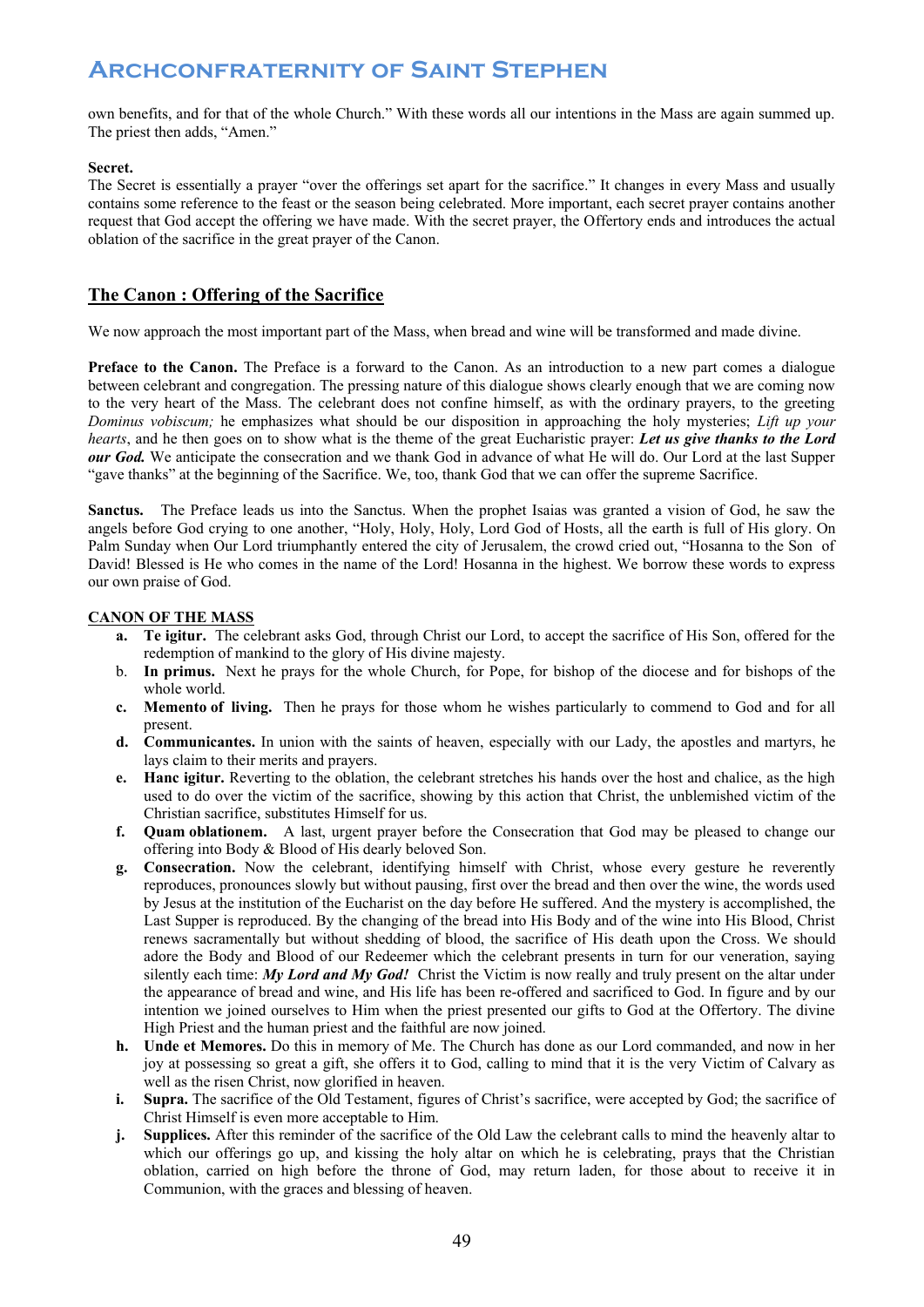- **k. Memento.** Before concluding the Canon the celebrant prays for the dead, our own and all others besides. May they all enter in the light and rest of God.
- **l. Nobis quoque peccatoribus.** And to this thought of heaven is joined a humble but confident prayer, an expression of the eagerness with which the faithful on earth await their heavenly home. Sinners and unworthy though we be, may the pardon of our sins enable us to share with the apostles and martyrs in the happiness of the saints.
- **m. Doxology. "**Through Him, and With Him, and In Him is to Thee, God the Father Almighty, in the unity of the Holy Ghost All Honour and Glory World Without End. Amen. The great Eucharistic prayer comes to a fitting conclusion. Christ has joined us to His sacrifice. We should unite ourselves to Him in the very act by which He offers Himself to His Father so as to offer to the Father in the unity of the Holy Spirit all the glory that is His due. This final Amen should be an expression of our participation and joining in the sacrifice of Christ, which has just been renewed upon the altar.

### **The Communion**

The offering is concluded: we have made our gift to God. When the people sacrificed in the Old Testament, the priest took a part of their offerings and burned it upon the altar. This burned portion was called the "portion of the Lord." After this immolation the whole of the sacrificial animal, including the unburned portion, belonged to God; When the burned portion had been consumed by the flames, God, as it were, invited those who had offered the sacrifice to sit at His Table and to eat of His food, of the unburned portion. By partaking of this food they were united intimately to God. The sacrifice of the Old Testament were but symbols of the Sacrifice of the New Testament; burnt offerings were types of the infinitely prefect sacrifice of Christ, the Lamb of God, on the Cross. Thus in the New Testament we bring to the altar our gift which become the Lamb of Sacrifice, the Body and Blood of Christ.

### **Preparation for Communion**

The best and most important preparation for receiving Communion had been the offering of the Sacrifice. For receiving the Body of Christ is not an isolated and independent action; it is a continuation and conclusion of the Mass. It completes the Mass and receives its full meaning from the Mass. It is a sacrificial banquet.

**Pater noster.** The Lord's Prayer comes here as at its natural place, principally on account of the two sentences which prepare us for sharing in the Sacrifice of Holy Communion : "Give us this day our daily bread" (our Supersubstantial Bread); and : "Forgive us our trespasses, as we forgive them that ...." These petitions embrace all the fruits and graces which the Sacrifice of Christ had made available to us.

**Libera nos.** The Libera nos is a paraphrase of the last petition of the Our Father. We ask God that we may have "peace in our days." We beg God to protect the Church from all evils and to grant her that peace which Christ brought to all mankind.

**Fraction of the host with prayers for peace.** Three ancient rites, all symbolic of unity, are here recalled; the fraction of the Host; the mixing with the Precious Blood of a small particle of the host consecrated the day before, or by the bishop; and the kiss of peace. The Kiss of Pease is no longer given among the faithful but its meaning remains. As by Communion we are united to Christ so, in like measure, are we united to our brethren. The priest breaks off and drops into the Chalice a small portion of the Sacred Host, symbolizing by this action Christ's resurrection from the dead, in which His Body and His Blood were permanently reunited.

**Agnus Dei.** By taking our sins upon Himself Christ, the Lamb of God, reconciles us with the Father and gives God's peace to the world. The priest asks the Lamb who has been sacrificed to have mercy upon us and to grant us peace.

**Preparatory Prayers.** Bowed with his hands joined, the priest recites thee Communion prayer, asking peace, deliverance from evil, and protection of body and soul.

**Domine Jesu Christe....**"Let me never be separated from Thee." This is an urgent, moving prayer which brings out the full meaning of Communion: our visible but temporary union with Christ's Body in the Sacrament, will increase our perpetual union with His Divinity by sanctifying grace.

Perceptio Corporis tui... This last, humble prayer is one of hope rather than of fear.

**Panem…** Communion of the Body and Blood of our Saviour means union with His sacrifice and receiving in our souls Jesus Christ, bearing redemption with Him

**Domine, non sum dignus**. The celebrant makes his, the humble confession of unworthiness of the centurion in the Gospel.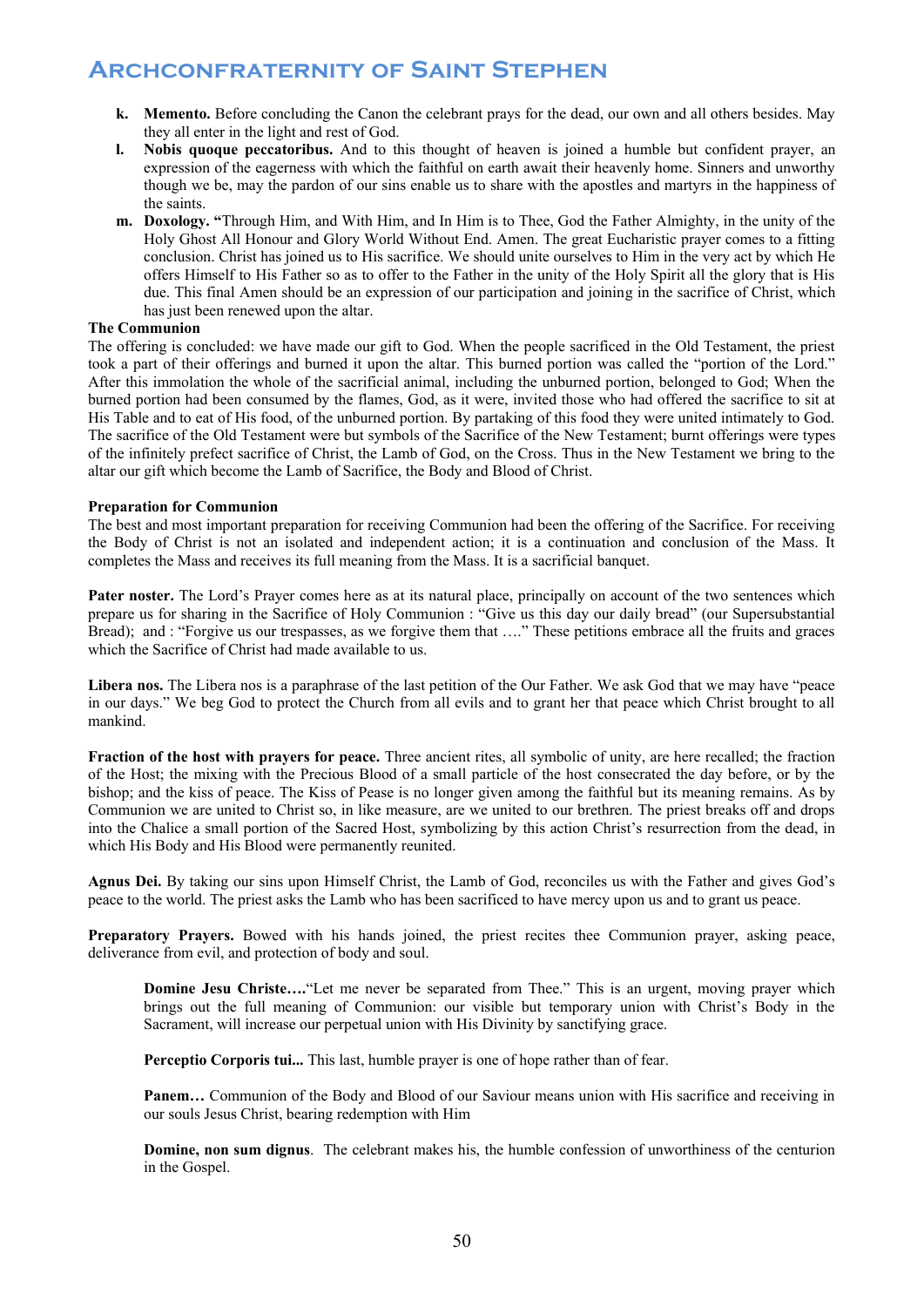**Quid...** In the soul of the celebrant as in that of every faithful Christian who communicates, there is a feeling of thanksgiving.

### **Communion of the Faithful**

- 1 **Confiteor…**
- 2 **Ecce Agnus..** This striking but extremely comforting phrase is said as we are shown Christ who gives Himself to us.
- 3 **Domine, non sum dignus….** We should communicate with that confident faith of the centurion which our Saviour praised.
- 4 **Corpus …** This beautiful wish is one of infinite significance. It expresses the definitive and continuing effect of the Eucharist in our lives.

**Thanksgiving.** The Church in her liturgy devotes little time to thanking God in formal prayer after Holy Communion, but encourages priest and people to make a private thanksgiving. She wishes to teach us also that a life lived in conformity with the principles of Christ is a fitting part of our thanksgiving.

**Ablutions.** We may unite ourselves with the celebrant as he takes the ablutions.

**Communion antiphon.** This antiphon, together with a psalm, used to be sung during the communion of the congregation; it is now said after the communion.

**Postcommunion.** The Postcommunion, or prayer which follows the communion, is a prayer to obtain the fruits of the sacrifice; it is usually quite short but full of meaning and merits our closest attention.

### **CONCLUDNG PART**

- **1. The dismissal : Ite missa est / Bendicamus Domino / Requiescant in pace**
- **2. Placeat** The celebrant prays the Blessed Trinity to accept the sacrifice offered.
- **3. Blessing.** The priest, making the Sign of the Cross over us, asks the Trinity to shower blessings upon us.
- **4. Last Gospel.** The Last Gospel is of fairly recent introduction (xvi century). Coming at the end of the Mass it connects the sacrifice of redemption with the mystery of the Incarnation of the Word and our adoption as sons in Christ, with which the Gospel of St John begins.